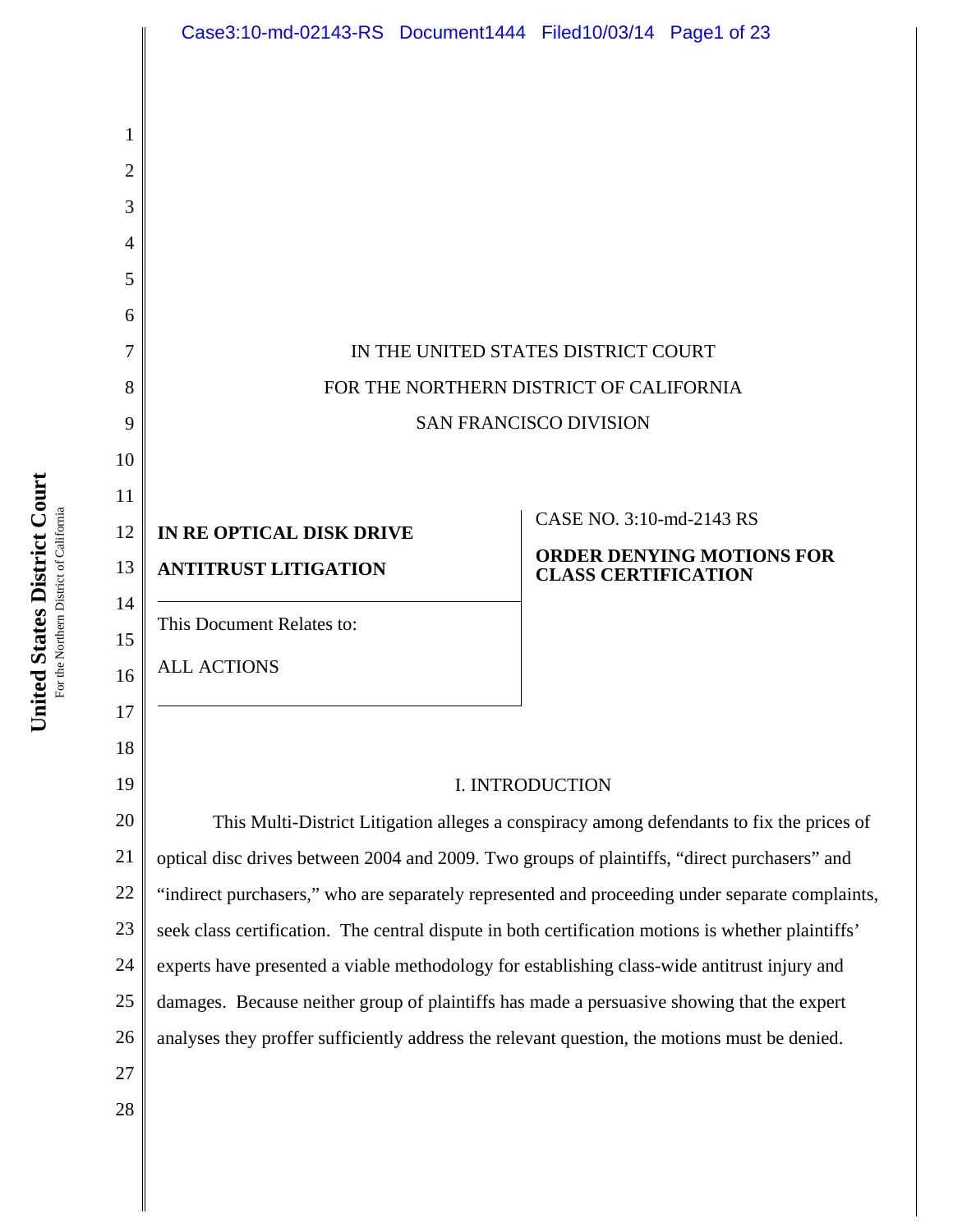#### II. BACKGROUND

An optical disc<sup>1</sup> is a medium for storing data. Familiar forms include CDs (compact discs) typically containing music or computer software, and DVDs (digital video disc or, officially, Digital Versatile Disc), often containing movies or other video content, and also used for computer software. When first introduced to the public, optical discs only contained files that were recorded onto them during the manufacturing process—they could be "read" but not written to, much like phonograph records of an earlier time ("read only discs"). As the technology advanced, optical discs were developed that allowed an end user to record data on a one-time basis ("recordable discs"). Eventually optical discs appeared on the market that permitted data to be recorded and re-recorded indefinitely ("rewritable discs), which are analogous to magnetic tape, or hard and floppy computer disks. In a broad sense, the technology evolved generationally from CDs to DVDs to Blu-Ray Discs, each with the same progression moving from read-only, to recordable, and then to rewritable.

13 14 15 16 17 18 19 20 21 Optical disc drives—ODDs—are devices that allow data to be read from and, where applicable, written to, optical discs. ODDs are typically "backwards-compatible," – that is, an ODD that is designed to read (and perhaps write to) a more recently-developed format of optical disc usually will also be able to process older formats as well. ODDs have applications in a variety of consumer electronic devices, including desktop and laptop computers, game consoles, and camcorders. In these applications, the ODD is typically a built-in component of the device. ODDs are also available as stand-alone units, in a number of forms. Where ODDs are incorporated into other products such as computers, they typically represent a relatively small percentage of the cost of the product as a whole.

22 23 24 25 26 During the putative class period, the prices of ODDs were generally marked by steep declines. While each generational advance in the technology was often introduced at a higher price, the overall trend was downward, and dramatically so, as has generally been the case in the high technology arena. Plaintiffs' basic theory in this action is that defendants were highly motivated to attempt to slow, or at least stabilize, the inevitable decline in prices. Plaintiffs are not arguing that

27

 $\overline{a}$ 

1

2

3

4

5

6

7

8

9

10

11

<sup>28</sup> <sup>1</sup> Although the caption of this action is "In re Optical Disk Drive Litigation," the preferred spelling appears to be "disc," for optical media, as opposed to "disk," for magnetic media.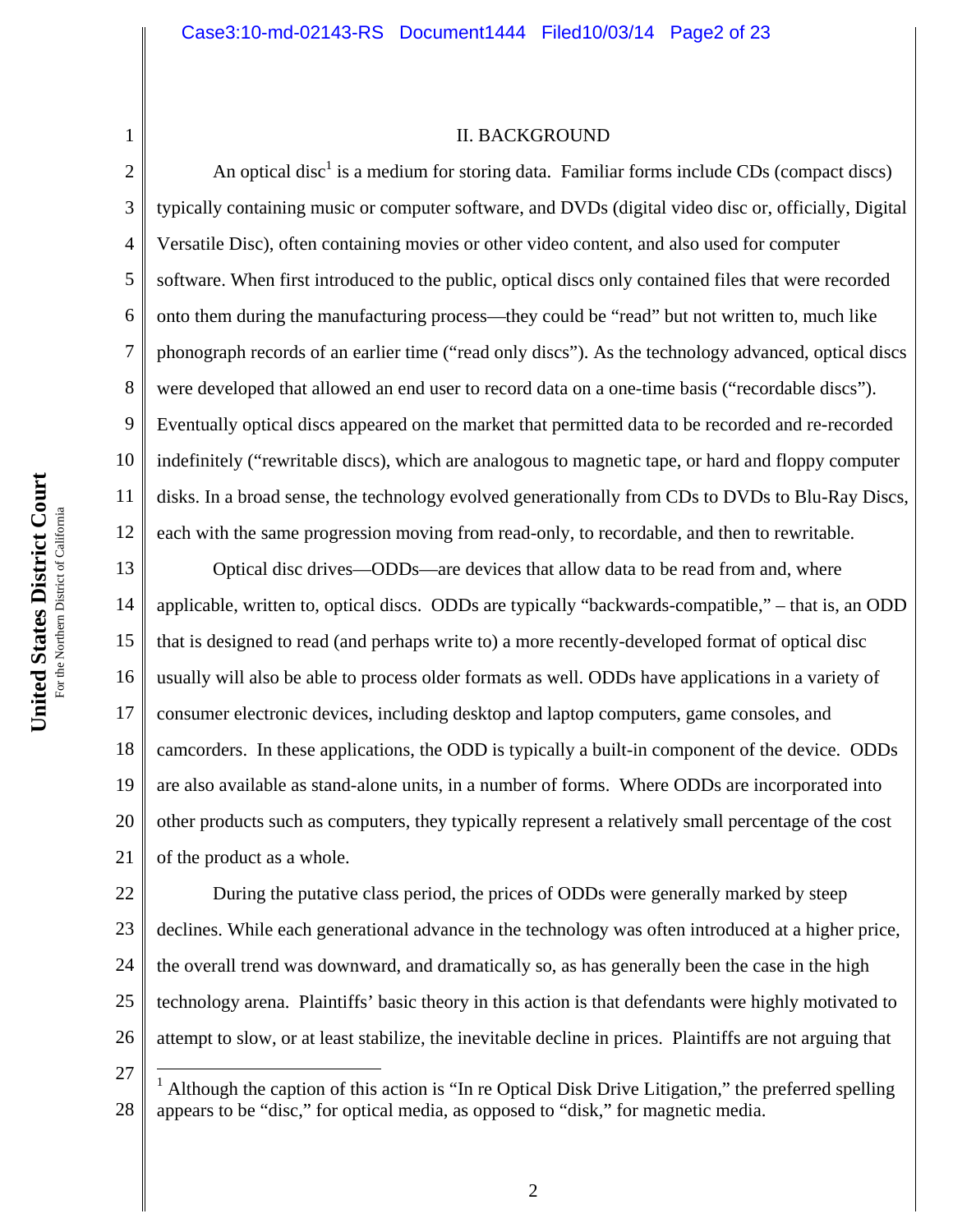the alleged conspiracy drove prices upward, merely that it kept prices from falling as rapidly and/or as far as they otherwise would have.

 At the center of this action are multiple instances of alleged "bid rigging" involving procurements of ODDs by Dell, HP, and Microsoft. In connection with a now-closed Department of Justice investigation into that conduct, defendant Hitachi-LG Data Storage, Inc. ("HLDS") pleaded guilty to criminal antitrust violations and paid a \$21.1 million criminal fine. Plaintiffs contend, in essence, that the bid rigging was merely one part of a vast industry-wide price-fixing conspiracy, also involving inter-competitor agreements, and exchanges on price, output, and other types of confidential information.

10 11 12 13 14 15 16 17 18 The parties have engaged in lengthy and voluminous discovery. Plaintiffs contend that the documentary evidence includes references to competitors "co-working" (i.e., colluding) on various procurement events, and to express agreements on pricing or bidding for market share. Although much of the evidence to which plaintiffs point involves the bidding events, they contend continuous illegal information exchanges occurred among all defendants relating to customer accounts other than HP and Dell. Plaintiffs point to certain "alliances" among defendants that allegedly allocated customers and markets. They contend "supply arrangements" existed among certain defendants that nominally were competitors in the market. Plaintiffs aver that defendants reached oral agreements at various meetings in Asia and in the United States at various points in time.

19 20 21 22 Plaintiffs argue that cumulatively the evidence is indicative of a "pervasive" industry-wide conspiracy. At least at this juncture, however, plaintiffs have not proffered evidence or allegations that there were one or more instances in which the defendants' executive decision-makers entered into express agreements to fix prices across the board on an ongoing basis.

23 24 Both the direct purchaser plaintiffs ("DPPs") and the indirect purchaser plaintiffs ("IPPs") now move for class certification. Defendants oppose, and also seek to strike the expert reports offered by the plaintiffs.

25 26

27

28

**Court** For the Northern District of California For the Northern District of Californi **States District United** 

1

2

3

4

5

6

7

8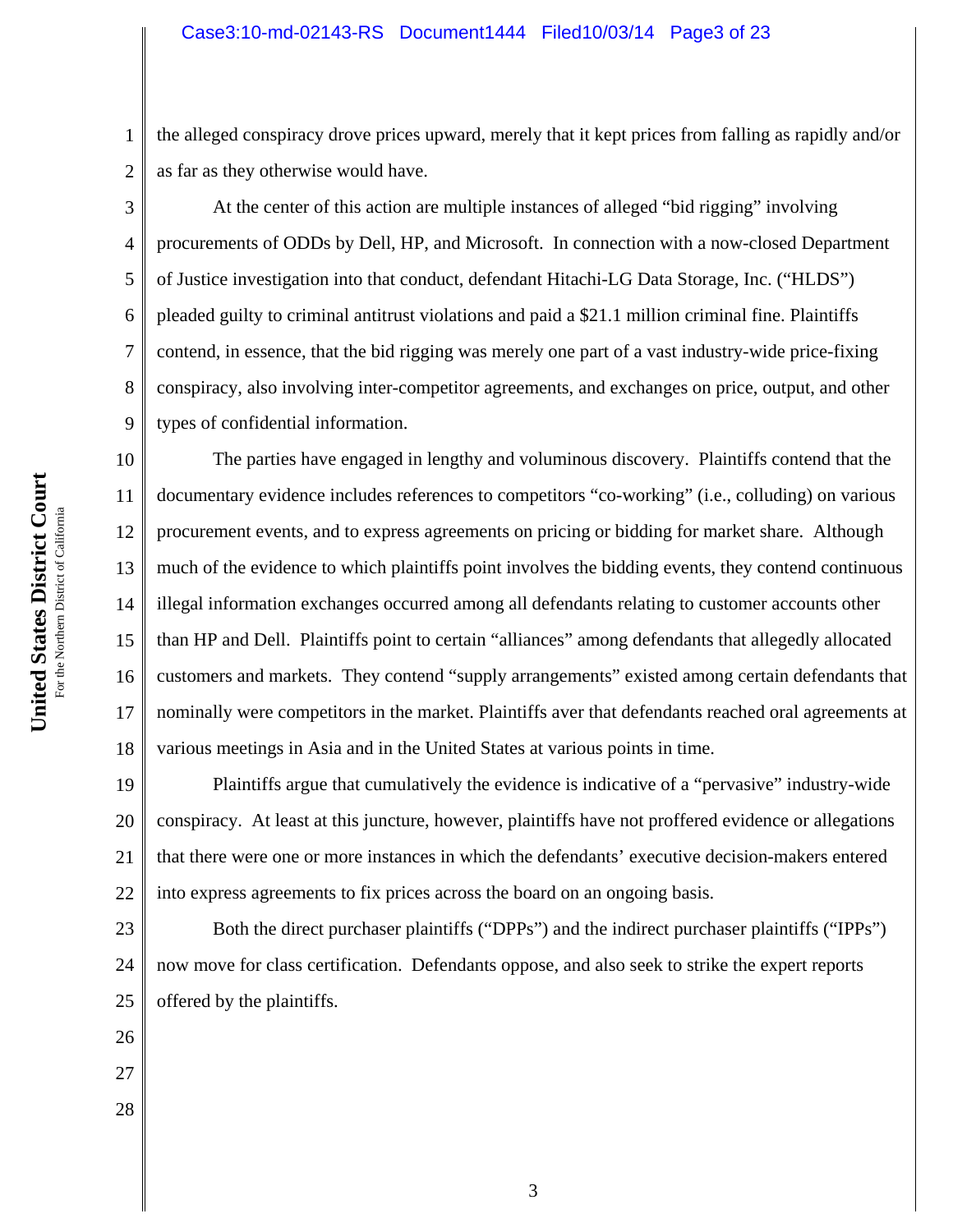#### III. LEGAL STANDARD

2 3 4 5 6 7 8 9 10 11 12 13 14 Class actions are governed by Rule 23 of the Federal Rules of Civil Procedure, which represents much more than a mere pleading standard. To obtain class certification, plaintiffs bear the burden of showing that they have met each of the four requirements of Rule 23(a) and at least one subsection of Rule 23(b). *Zinser v. Accufix Research Inst., Inc*., 253 F.3d 1180, 1186, amended by 273 F.3d 1266 (9th Cir. 2001). "A party seeking class certification must affirmatively demonstrate ... compliance with the Rule." *Wal–Mart Stores, Inc. v. Dukes*, 131 S.Ct. 2541, 2551 (2011). Rule 23(a) provides that a district court may certify a class only if: "(1) the class is so numerous that joinder of all members is impracticable; (2) there are questions of law or fact common to the class; (3) the claims or defenses of the representative parties are typical of the claims or defenses of the class; and (4) the representative parties will fairly and adequately protect the interests of the class." Fed. R. Civ. P. 23(a). That is, the class must satisfy the requirements of numerosity, commonality, typicality, and adequacy of representation to maintain a class action. *Mazza v. Am. Honda Motor Co., Inc*., 666 F.3d 581, 588 (9th Cir.2012).

15 16 17 18 19 20 If all four prerequisites of Rule 23(a) are satisfied, a court must also find that plaintiffs "satisfy through evidentiary proof" at least one of the three subsections of Rule 23(b). *Comcast Corp. v. Behrend*, 133 S.Ct. 1426 (2013). Relevant here is Rule 23(b)(3), which permits certification if a court finds that "questions of law or fact common to class members predominate over any questions affecting only individual members, and that a class action is superior to other available methods for fairly and efficiently adjudicating the controversy." Fed. R. Civ. P. 23(b)(3).

21 22 23 24 25 26 27 28 "[A] court's class-certification analysis must be 'rigorous' and may 'entail some overlap with the merits of the plaintiff's underlying claim.' " *Amgen Inc. v. Conn. Ret. Plans and Trust Funds*, 133 S.Ct. 1184, 1194 (2013) (quoting *Dukes*, 131 S.Ct. at 2551); see also *Mazza*, 666 F.3d at 588 ("'Before certifying a class, the trial court must conduct a 'rigorous analysis' to determine whether the party seeking certification has met the prerequisites of Rule 23.'" (quoting *Zinser*, 253 F.3d at 1186)). This "rigorous" analysis applies to both Rule 23(a) and Rule 23(b). *See Comcast*, 133 S.Ct. at 1432 (discussing how Congress included "addition[al] . . . procedural safeguards for  $(b)(3)$  class members beyond those provided for  $(b)(1)$  or  $(b)(2)$  class members (e.g., an opportunity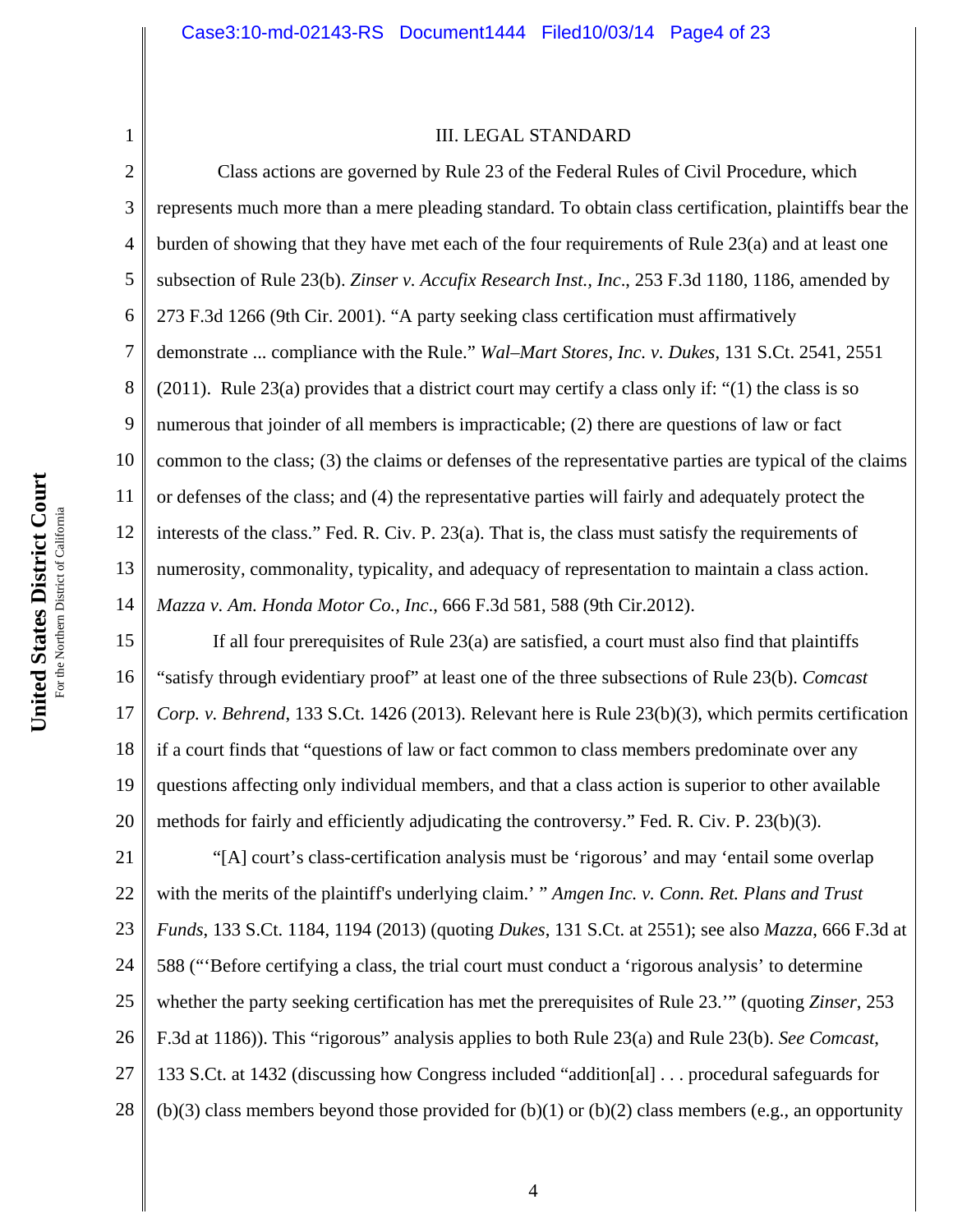1 2 to opt out)" and how a court has a "duty to take a 'close look' at whether common questions predominate over individual ones.").

Nevertheless, "Rule 23 grants courts no license to engage in free-ranging merits inquiries at the certification stage." *Amgen*, 133 S.Ct. at 1194–95. "Merits questions may be considered to the extent—but only to the extent—that they are relevant to determining whether the Rule 23 prerequisites for class certification are satisfied." *Id*. at 1195. If a court concludes that the moving party has met its burden of proof, then the court has broad discretion to certify the class. *Zinser*, 253 F.3d at 1186.

# IV. DISCUSSION

A. DPPs

DPPs seek certification of a class consisting of:

All individuals and entities who, during the period from January 1, 2004 until January 1, 2010 ("the Class Period"), purchased one or more Optical Disk Drives in the United States directly from the Defendants, their subsidiaries, or their affiliates. Excluded from the class are Defendants and their parents, subsidiaries, affiliates, named co-conspirators and all governmental entities.

18 19 20 21 22 23 24 25 26 "Optical Disk Drives" are defined to include, (a) a drive sold by a defendant or its subsidiary or affiliate as a separate unit that is to be inserted into, or incorporated in, an electronic device; (b) a drive sold by a defendant or its subsidiary or affiliate as a separate unit that is to be attached to an electronic device through an external interface such as a Universal Serial Bus connection; and (c) an internal drive sold as a component of a laptop or desktop computer by a defendant or its subsidiary or affiliate. Thus, the proposed class consists of those who purchased ODDs, either as standalone products or as products that were incorporated into desktop or notebook computers, directly from a defendant, or its subsidiary or affiliate, but not those who purchased ODDs from entities other than the alleged conspirators.<sup>2</sup>

27

 $\overline{a}$ 

3

4

5

6

7

8

9

10

11

12

13

14

15

16

17

<sup>28</sup>  $2$  The class and product definitions in the current complaints of both the DPPs and the IPPs have been revised from those at issue during the motions to dismiss, which raised certain issues, as discussed in the prior orders. Defendants have not renewed similar challenges to the present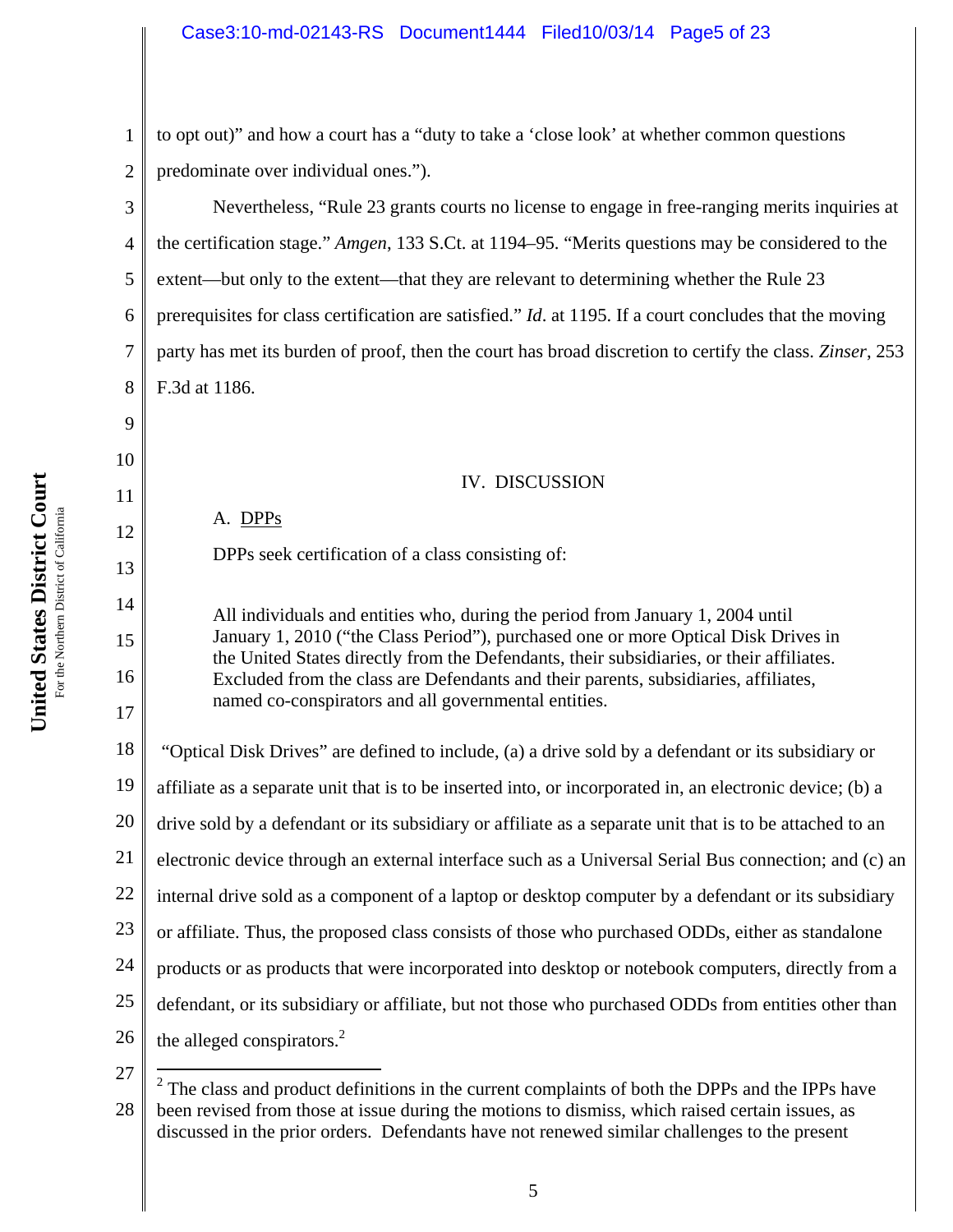**Court** For the Northern District of California For the Northern District of Californi **States District United** 

## 1. Rule 23(a)

1

2

3

4

5

6

7

8

9

10

11

#### a. Numerosity

Rule  $23(a)(1)$  requires that a class be so numerous that joinder of all members is impracticable. To satisfy this requirement, plaintiffs need not state the "exact" number of potential class members, nor is there a specific minimum number that is required. See *In re Rubber Chem. Antitrust Litig*., 232 F.R.D. 346, 350–51 (N.D.Cal.2005); *In re Bulk [Extruded] Graphite Prod. Antitrust Litig*., 2006 WL 891362, \*5 (D.N.J.2006). Here, there is no dispute that the number of direct purchasers of ODDs in the class period exceeds one thousand and plainly satisfies the numerosity requirement.<sup>3</sup>

b. Commonality

12 13 14 15 16 17 18 Rule  $23(a)(2)$  requires that there exist "questions of law or fact common to the class." Where an antitrust conspiracy has been alleged, courts have frequently held that "the very nature of a conspiracy antitrust action compels a finding that common questions of law and fact exist." *See In re Rubber Chem. Antitrust Litig*., 232 F.R.D. at 351; *In re Bulk [Extruded] Graphite Prod. Antitrust Litig*., 2006 WL 891362 at \*5. Here, at a minimum, the existence, scope, and efficacy of the conspiracy to fix or stabilize prices of ODDs sold in the United States are all common questions that DPPs must address.

19 20 21 22 Defendants strenuously challenge whether such common questions *predominate*, and/or whether they can be answered through *common proof*, such that the requirements of Rule 23(b)(3) can be satisfied. While those points arguably implicate whether there is commonality in the first instance, they are more appropriately addressed under subdivision (b). For purposes of this motion,

23

 $\overline{a}$ 

24 25 definitions. Although the two groups of plaintiffs define ODDs slightly differently, those distinctions are not material to the questions presented in these motions.

26 27 28  $3$  While not expressly stated in the rule, there is also a requirement of "ascertainability"—i.e., that the members of the class be sufficiently definable and identifiable. *See In re High-Tech Employee Antitrust Litig*., 289 F.R.D. 555, 563 (N.D. Cal. 2013). There is no real dispute that requirement is satisfied here as well.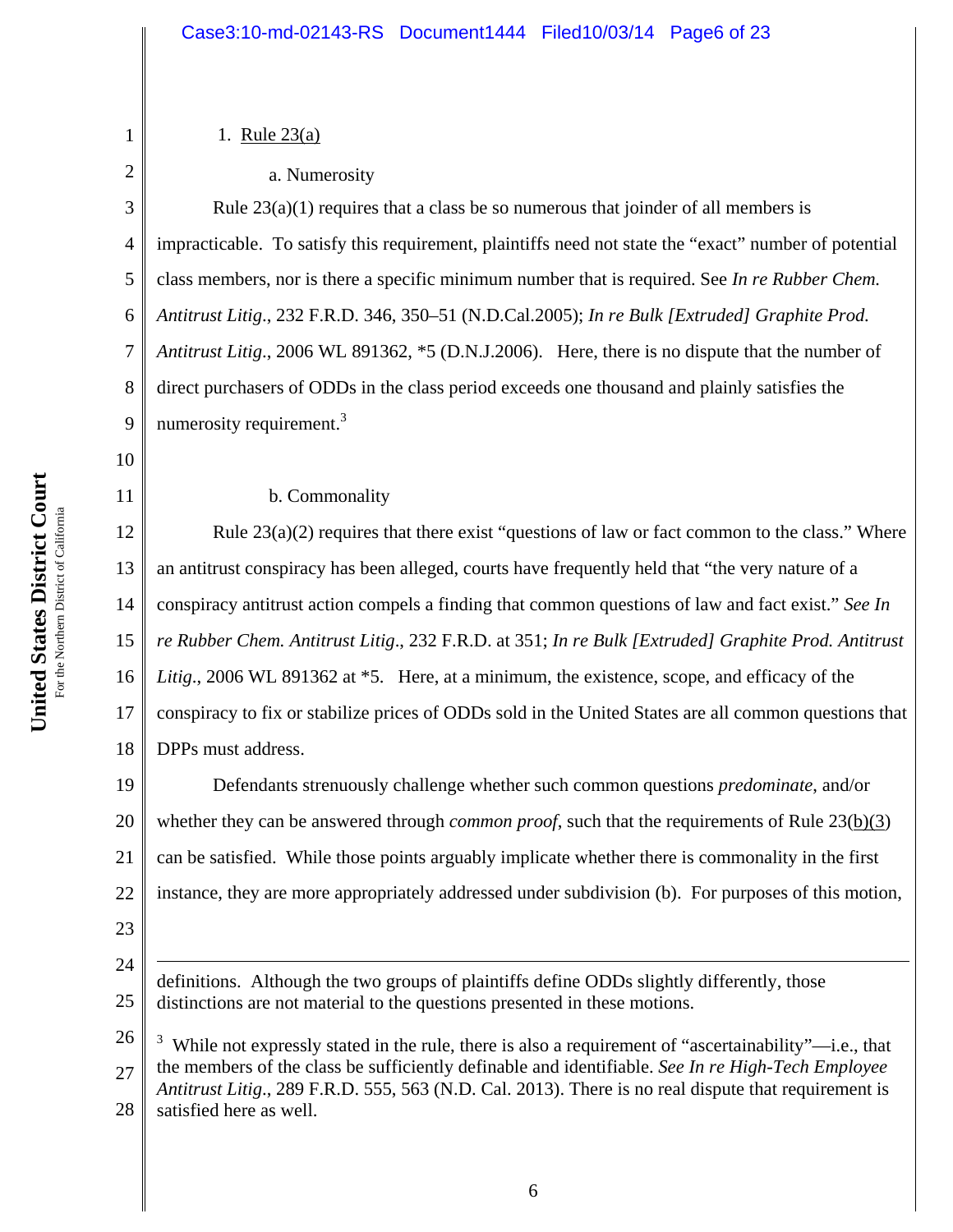1 2 it will be presumed that the DPPs have shown sufficient commonality exists to satisfy subdivision (a).

3

4

5

6

7

8

9

#### c. Typicality and adequacy

Rule  $23(a)(3)$  also requires that the claims of the named plaintiffs be typical of those of the class. "Typical" does not mean "identical to." Rather, typicality results if the representative plaintiffs' claims "arise[ ] from the same event, practice or course of conduct that gives rise to the claims of the absent class members and if their claims are based on the same legal or remedial theory." *In re Auction Houses Antitrust Litig*., 193 F.R.D. 162, 164 (S.D.N.Y. 2000).

10 11 12 13 14 15 16 17 18 In evaluating typicality, the court should consider whether the named plaintiffs' "individual circumstances are markedly different or . . . the legal theory upon which the claims are based differs from that upon which the claims of other class members will perforce be based." *See In re Bulk [Extruded] Graphite Prod. Antitrust Litig*., 2006 WL 891362 at \*5. In cases involving an alleged price-fixing conspiracy, the representative plaintiff's claim is often considered typical even where the plaintiff followed different purchasing procedures, purchased in different quantities or at different prices, or purchased a different mix of products than did the members of the class. *See*, *e.g*., *In re Flat Glass Antitrust Litig*., 191 F.R.D. 472, 479 (W.D.Pa.1999); *In re Indus. Diamonds Antitrust Litig*., 167 F.R.D. 374 (S.D.N.Y.1996).

19 20 21 22 23 Addressing a closely-related issue, Rule 23(a)(4) requires that the representative parties fairly and adequately protect the interests of the class. This "adequacy" requirement mandates that no conflicts of interest exist between the named plaintiffs and the absent class members. *See*, *e.g*., *In re Rubber Chem. Antitrust Litig*., 232 F.R.D. at 351, citing *Local Joint Exec. Bd. of Culinary/Bartender Trust Fund v. Las Vegas Sands, Inc.*, 244 F.3d 1152, 1162 (9th Cir. 2001).4

24

25 26 27 4 The adequacy requirement also contains an element relating to the competence and diligence of class counsel in pursuing the claims. *See id*.; *see also In re Linerboard Antitrust Litig*., 203 F.R.D. 197, 207 (E.D. Pa. 2001). There is no concern in this instance with the adequacy of class counsel separate and apart from the representativeness of the named plaintiffs. *Accord*, *In re Graphics Processing Units Antitrust Litig.,* 253 F.R.D. 478, 490 (N.D. Cal. 2008) ("It does not suffice that

28 counsel have an incentive to prove the wholesalers' claims. While counsel in this case are excellent, the test is whether the clients themselves, who ultimately control and drive the litigation, have the requisite typicality under Rule 23.")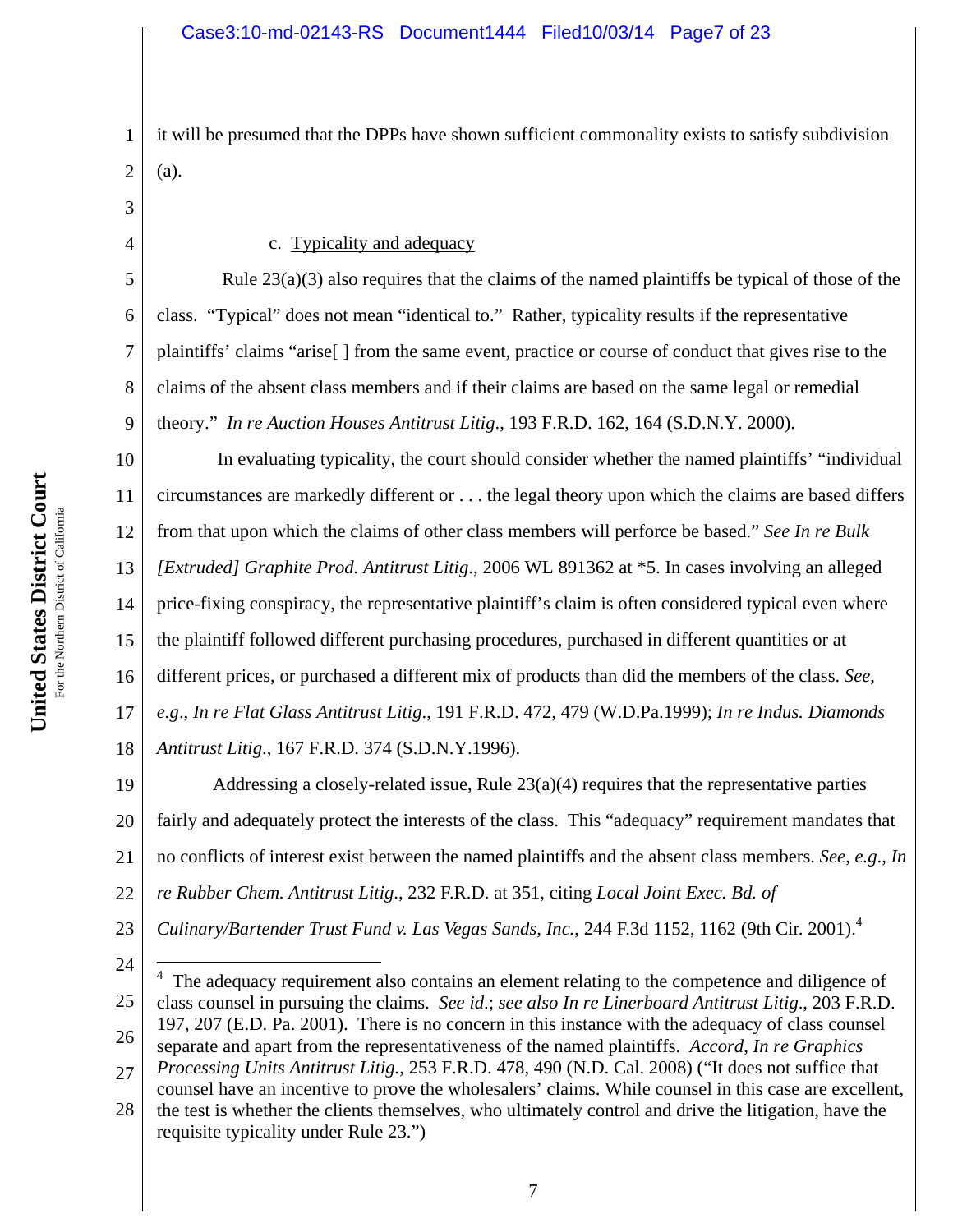In opposition to the DPPs' motion for class certification, defendants raise substantial concerns about the typicality and adequacy of these named plaintiffs. The DPPs' reply briefing included no direct response to those arguments. As discussed below, the dispositive issue in this motion is the DPPs' inability to show a viable method for proving injury on a class-wide basis. Were the DPPs somehow able to overcome that hurdle, however, certification would still not be warranted, at least as the class is currently defined.

7 8 9 10 13 14 The named plaintiffs are three small companies and four individuals. All the named plaintiffs purchased non-customized ODDs (or computers containing ODDs) from a defendant at nonnegotiable, list prices through a defendant's distribution subsidiary or retail website. In contrast, the putative class encompasses a myriad of other ODD purchasers whose volumes and means of ODD purchases do not compare. Dell and HP together accounted for almost half of defendants' dollar value sales during the class period. Other OEMs and major distributors accounted for another 37.8%. Such purchasers typically negotiated prices. Dell and HP ran bidding processes, including those that were the target of the bid-rigging at issue in the DOJ investigation.

 The circumstances here are thus remarkably similar to those in *In re Graphics Processing Units Antitrust Litigation*, 253 F.R.D. 478 (N.D. Cal. 2008) ("*GPU*").

Here, the representative plaintiffs' claims are not typical of the putative class. Significantly, the named plaintiffs each purchased a single graphics card through [a defendant's] website . . . .The terms of their purchases were non-negotiable . . . . By contrast, the putative class includes wholesale purchasers who collectively comprised over 99.5% of defendants' business. These wholesale customers purchased a vast array of products on individually negotiated terms. Unlike the representative plaintiffs who had no negotiating power at all, some wholesale conglomerates, such as Dell, Microsoft, Hewlett–Packard, Apple, Motorola, and Best Buy, likely had more bargaining power than defendants themselves . . . .The wholesale purchasers therefore came to the negotiating table in a fundamentally different position than the representative plaintiffs.

253 F.R.D. at 489-90.

1

2

3

4

5

6

11

12

15

16

17

18

19

20

21

22

23

24

25

26

 $\overline{a}$ 

27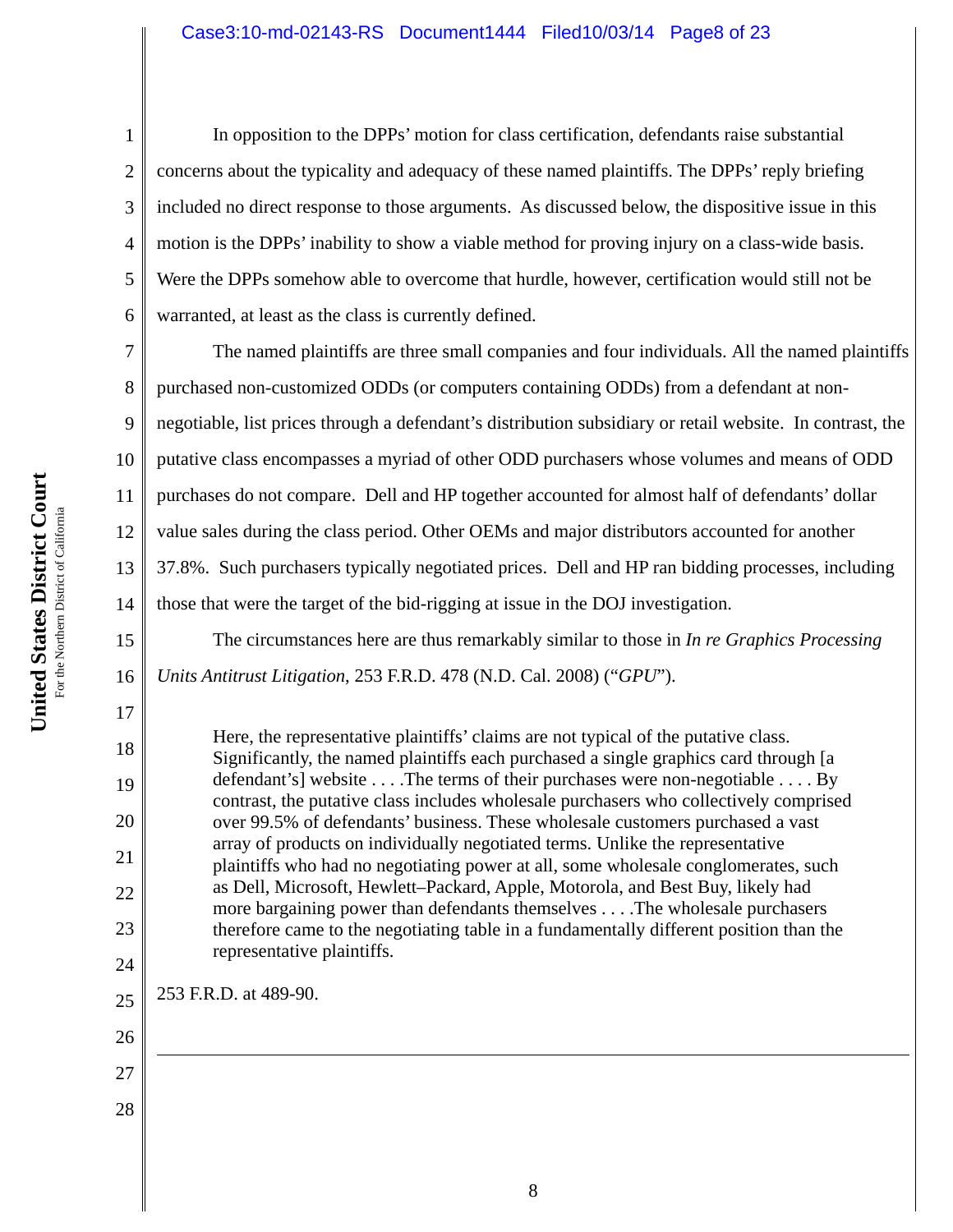In light of the differences between the named plaintiffs and the larger entities in the putative class, the *GPU* court refused to certify the class as defined.

These overwhelming disparities defeat typicality. The representative plaintiffs simply do not have the appropriate incentive to establish antitrust violations with respect to all of the absent class members. To prove their claims, the named plaintiffs will have to show that the list prices that they paid for their graphics cards were artificially inflated by defendants. Proof that defendants conspired to fix those prices would hardly prove that defendants also conspired to fix the non-list prices for the transactions entered into with absent wholesale purchasers.

*Id.*

1

2

3

4

5

6

7

8

11

12

9 10 The circumstances here are in a sense reversed, because even though the named plaintiffs have strong evidence of bid-rigging involving some of the largest purchasers, they are struggling to find a way to prove that list prices paid by ordinary purchasers such as themselves were fixed. The disparity between the named plaintiffs and others in the class, however, is similarly acute.

13 14 15 16 17 Accordingly, even if the certification motion did not fall for failure to meet the requirements of Rule 23(b) as described below, the disparity between the named class members would preclude certification of the class as currently proposed. Whether the motion could be granted in part by narrowing the class, as occurred in *GPU*, need not be considered at this juncture, given the disposition.

2. Rule 23(b)

19 20 21 22 As noted, the DPPs seek certification under subsection (3) of Rule 23(b), which requires them to show (1) "questions of law or fact common to the members of the class predominate" and (2) "a class action is superior to other available methods for the fair and efficient adjudication of the controversy."

23

18

# a. Predominance

24 25 26 27 28 Predominance requires "that the common issues be both numerically and qualitatively substantial in relation to the issues peculiar to individual class members." *In re Bulk [Extruded] Graphite Prod. Antitrust Litig*., 2006 WL 891362 at \*9. Generally speaking, the test for predominance is met "when there exists generalized evidence which proves or disproves an [issue or element] on a simultaneous, class-wide basis, since such proof obviates the need to examine each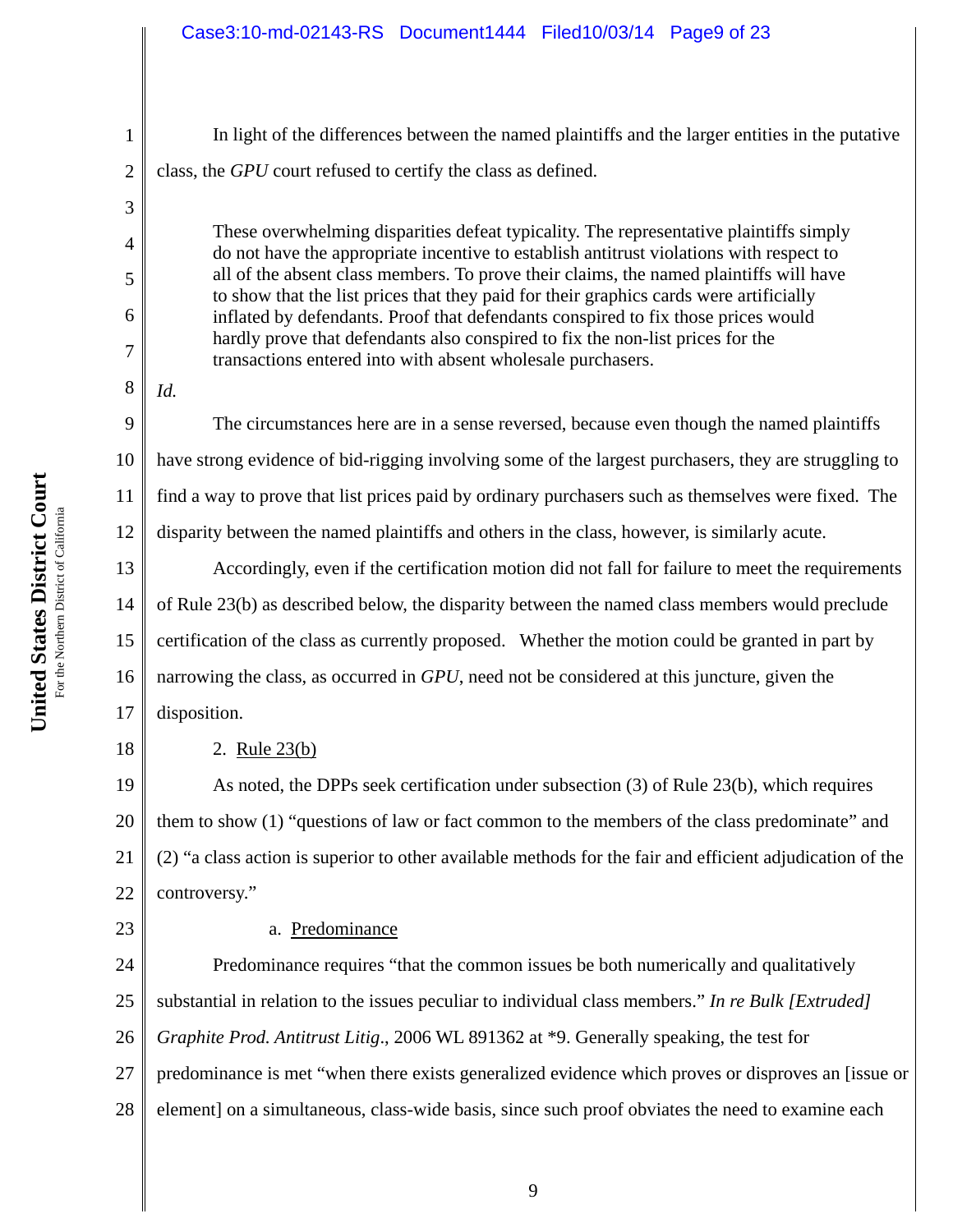1 2 3 4 5 6 7 8 9 class members' individual position." *In re Vitamins Antitrust Litig*., 209 F.R.D. 251, 262 (D.C.Cir. 2002). In undertaking the predominance analysis, courts must identify the issues involved in the case and determine which are subject to "generalized proof," and which must be the subject of individualized proof. Here, the DPPs must satisfy the predominance requirement with respect to three key elements of their claims: (1) whether there was a conspiracy to fix prices in violation of the antitrust laws; (2) the fact of plaintiffs' antitrust injury, or "impact" of defendants' unlawful activity; and (3) the amount of damages sustained as a result of the antitrust violations. *In re Dynamic Random Access Memory (DRAM) Antitrust Litig*., 2006 WL 1530166, \*7 (N.D. Cal. 2006); *In re Vitamins Antitrust Litig*., 209 F.R.D. at 257.

# i. *Existence of Antitrust Conspiracy*

12 13 14 15 16 17 18 Common issues predominate in proving an antitrust violation "when the focus is on the defendants' conduct and not on the conduct of the individual class members*." In re Bulk [Extruded] Graphite Prod. Antitrust Litig*., 2006 WL 891362 at \*9; *see also*, *In re Flat Glass Antitrust Litig*., 191 F.R.D. at 484. Not surprisingly, courts frequently find this standard satisfied in cases alleging price-fixing conspiracies. *See*, *e.g.*, *In re Bulk [Extruded] Graphite Prod. Antitrust Litig*., 2006 WL 891362 at \*9 (whether a conspiracy exists is a common question that predominates over other issues in the case and "has the effect of satisfying the first prerequisite of FRCP  $23(b)(3)$ ").

19 20 21 22 23 24 Here, defendants argue at some length that the DPPs will be unable to show the existence of a conspiracy operating on a class-wide basis in the first instance. Those arguments, however, largely depend on defendants' efforts to recharacterize the claims, based on their own view as to what might be inferred from the evidence. Specifically, defendants insist that at best the DPPs will be able to prove limited "bid-rigging" as to which criminal convictions have already been obtained, and *perhaps* some other instances of "information sharing" that might or might not be unlawful.

25 26 27 28 The question is not whether the DPPs would prevail on the merits were they only to prove the limited wrongdoing defendants reluctantly concede might have transpired. The DPPs' theory is that there was a unitary, overarching, class-wide conspiracy, effectuated primarily through bidrigging, inter-competitor agreements, and exchanges on price, output, and other types of confidential

10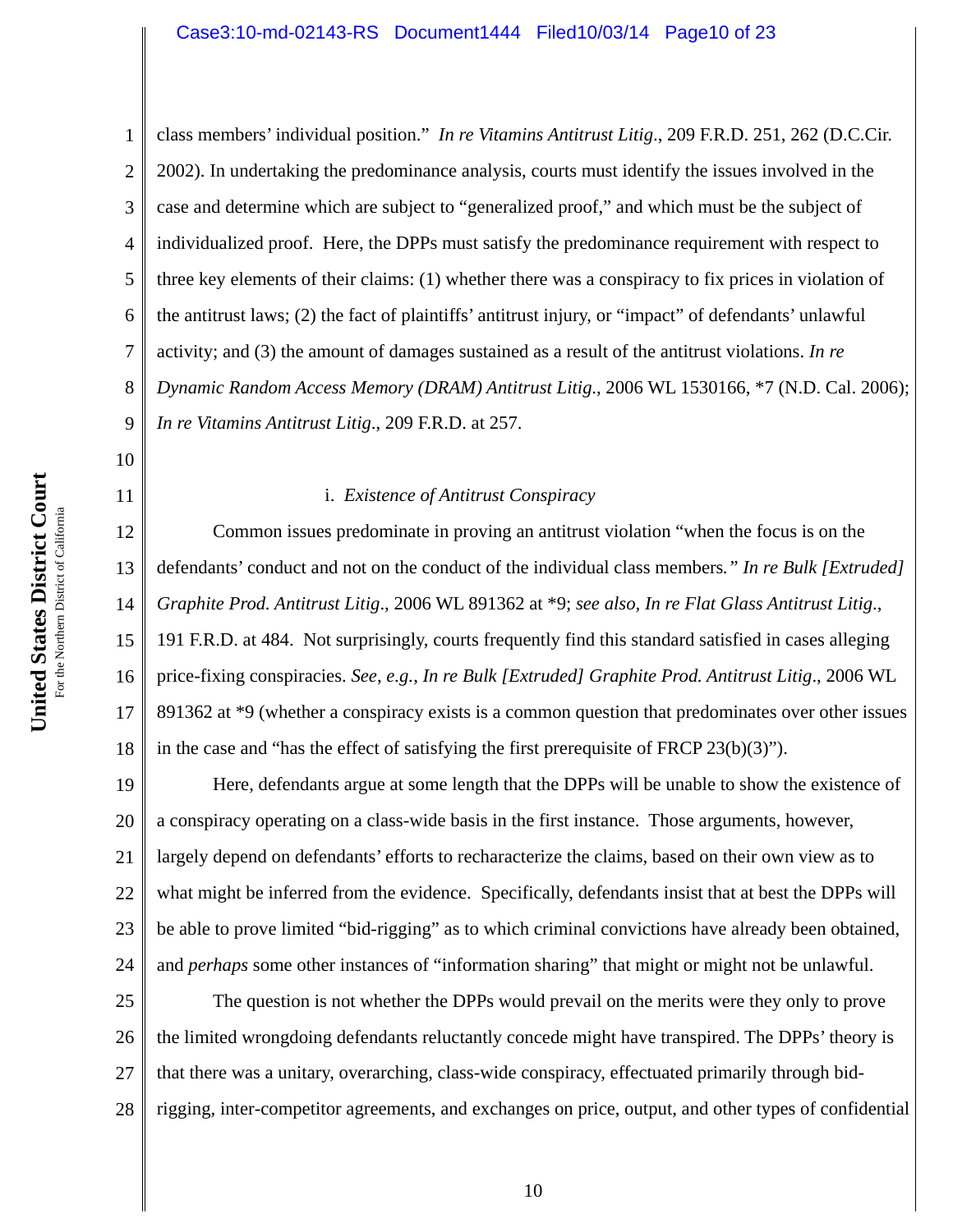2 3 4 5 6 7 information. Adequacy of proof aside, because the focus will be on defendants' conduct, the existence or non-existence of such a conspiracy could appropriately be adjudicated on a class-wide basis. *See In re Polypropylene Carpet Antitrust Litig.*, 178 F.R.D. 603, 623 (N.D. Ga. 1997) ("Defendants' attempts to arbitrarily redefine the anticompetitive behavior alleged by Plaintiffs is unsupported by any authority or the record in this case"); *accord In re TFT-LCD (Flat Panel) Antitrust Litig.,* 267 F.R.D. 583, 607 (N.D. Cal. 2010) ("*LCD I*") (rejecting attempts to recharacterize plaintiffs' allegations on a motion for class certification).<sup>5</sup>

8 9 10 11 12 13 14 15 16 17 18 19 That said, a troubling disconnect exists between the DPPs' articulated theory of an overarching conspiracy comprising innumerable acts of price-fixing carried out through various improper means and the expert opinion they offer in support of class certification. As discussed in more detail below, the expert analysis focuses on attempting to show a class-wide impact resulting from discrete instances of bid-rigging. If the DPPs intend to prove the broader form of conspiracy by showing the various wrongful acts and the participation of each defendant therein, then common issues would predominate, and they will either succeed or fail in persuading a trier of fact that such a conspiracy existed. If, as their proffered expert testimony suggests, they intend only to establish a narrower set of wrongful acts with industry-wide consequences, it is not clear that liability would attach to all or even most of the defendants—the conspiracy proved might differ greatly from that alleged, with different legal consequences. Put differently, defendants' recharacterization of the claims finds some support in the approach taken by the DPPs' expert.

20 21 22 Nevertheless, the mere proffer of the expert testimony does not preclude the DPPs from offering other evidence to establish the existence of the conspiracy they have alleged, and because the focus will be on defendants' conduct, class-wide adjudication of that question would be

23

 $\overline{a}$ 

- 24 25 26 <sup>5</sup> This is not to say that mere allegations suffice at the class certification stage. "Rule 23 does not set forth a mere pleading standard. A party seeking class certification must affirmatively demonstrate his compliance with the Rule—that is, he must be prepared to prove that there are in fact sufficiently numerous parties, common questions of law or fact, etc." *Dukes*, 131 S. Ct. at 2551.While defendants insist that the DPPs' discovery responses reveal they lack evidence of any
- 27 overarching conspiracy and actually are relying heavily on facts reflecting bid-rigging, the DPPs'
- 28 theories are not so untethered from the record as to permit a determination at this juncture that they necessarily will fail. *See Amgen,* 133 S. Ct. at 1191 ("[T]he office of a Rule 23(b)(3) certification ruling is not to adjudicate the case . . . .").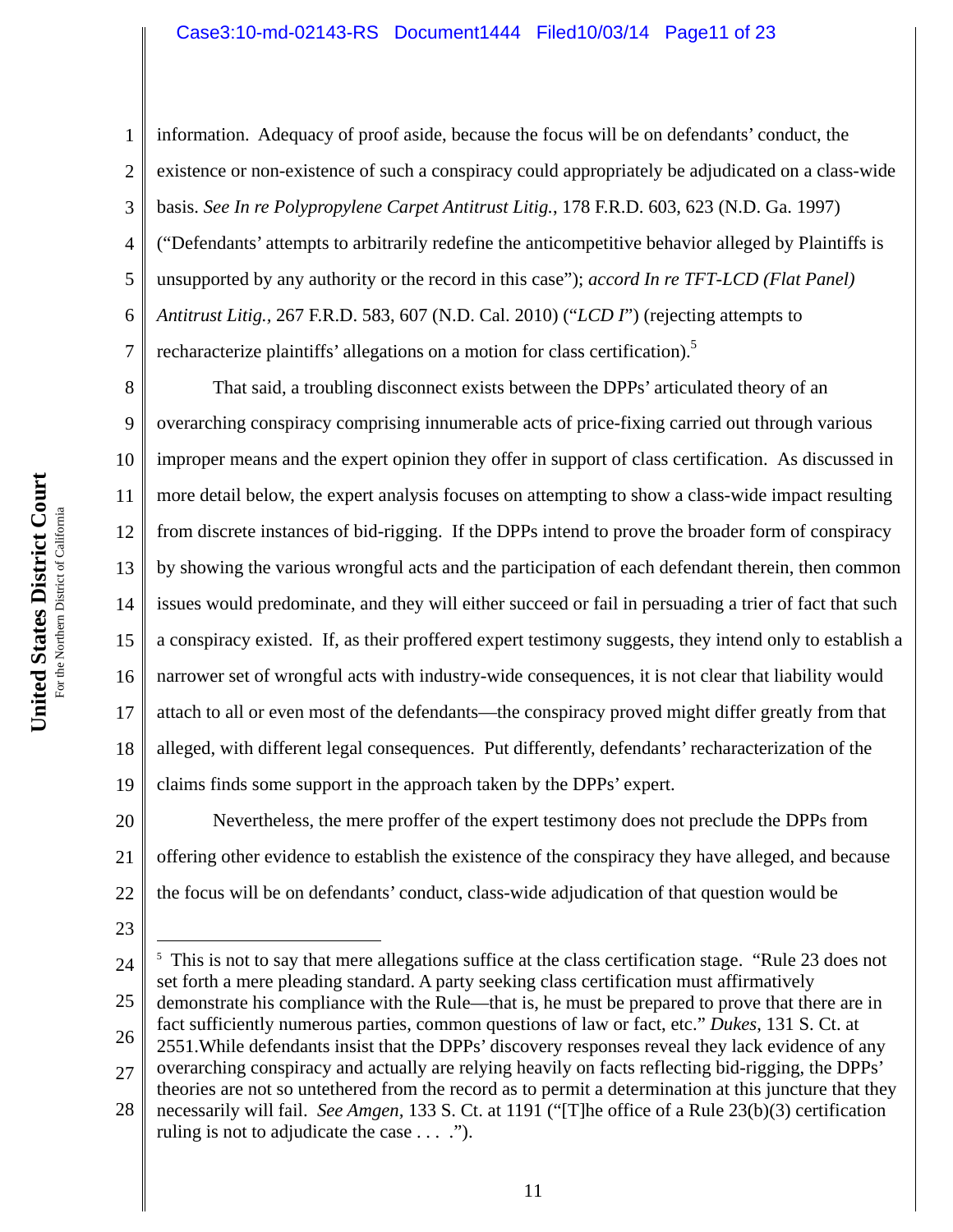1 2 3 4 5 appropriate. Indeed, the existence or non-existence of a narrower conspiracy can be determined on a class-wide basis, even if a finding of such conspiracy would not lead to the broad liabilities the DPPs seek to impose. Accordingly, despite some questions as to how the DPPs intend to prove the conspiracy they have alleged, its existence or non-existence is a question that both predominates and is subject to common proof.

6 7

11

#### ii. *Antitrust Injury*

8 9 10 12 13 To proceed with a class action, the plaintiffs must be able to establish, predominantly with generalized evidence, that all (or nearly all) members of the class suffered damage as a result of defendants' alleged anti-competitive conduct. See *DRAM*, 2006 WL 1530166 at \*7. This is where the heart of the battle lies in the present motion. Defendants insist that the DPPs' proposed proof, offered in the form of expert testimony from Dr. Gary French, is fatally flawed, and, indeed, subject to their separately-briefed motion to strike.

14 15 16 17 18 19 20 Dr. French is an economist and a Principal Consultant to Nathan Associates, Inc. He holds a doctorate in economics. Defendants do not challenge his credentials or expertise to offer expert opinion in this matter. Dr. French offers three basic categories of opinions. First, he describes a variety of conditions in the ODD industry that he contends were conducive to defendants "reaching, monitoring and enforcing a cartel agreement as alleged." These include such things as the small number of alleged cartel members, their "history of cooperation" in matters such as patent pools, joint ventures, and "alliances," and other similar factors.

21 22 23 24 25 26 27 28 For purposes of this motion, there is no real dispute that the factors identified by Dr. French as being "conducive" to anticompetitive activity existed in the industry. As defendants correctly argue, however, while such industry characteristics may be preconditions for any colorable case of class-wide impact, they do not establish such impact. *See GPU*, 253 F.R.D. at 502 ("Even if Dr. Meyendorff's description of the industry is accurate, it does not suffice on its own as a method of demonstrating impact to the specific direct purchasers at issue here through common proof. Plaintiffs must show not that 'market conditions are favorable for impact' . . . but that there is a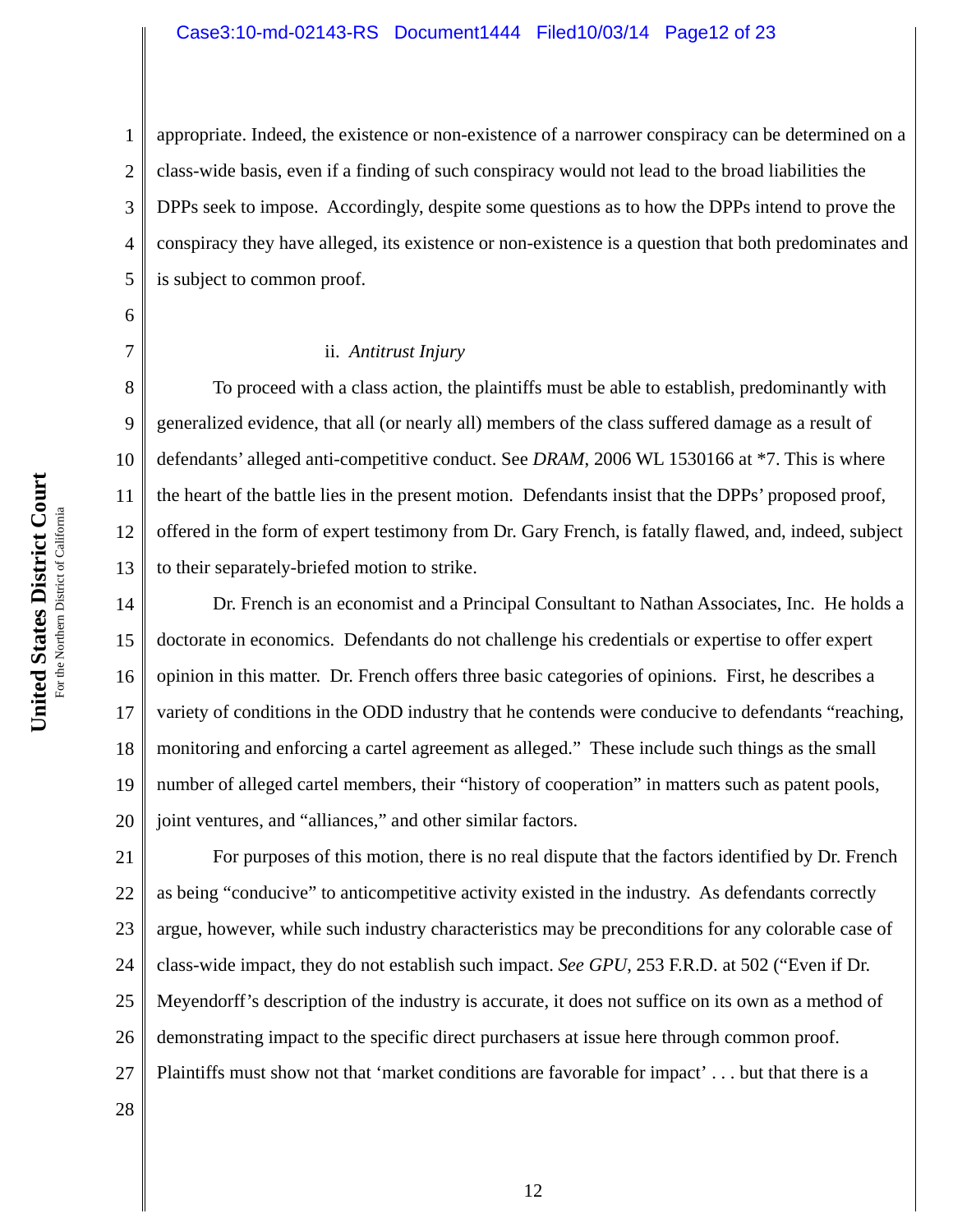common, formulaic method of proving that if defendants conspired to raise prices, the direct purchasers plaintiffs bought from paid an overcharge.")

Dr. French next offers an opinion that the wrongful conduct alleged by the DPPs, "including price fixing, bid rigging, allocation of customers, and exchange of commercially sensitive business information" would have had class-wide impact as a result of so-called "most-favored-nation clauses" in defendants' contracts with Dell and HP. Defendants have shown there is significant reason to doubt the "most-favored-nation" clauses had the results Dr. French contends they produced. Among other things, the empirical data shows that prices charged to other customers did not cluster within an especially narrow range above the supposed "floor" of the prices paid by Dell and HP. In any event, Dr. French does not suggest his opinions about market conditions and the most-favored nation clauses suffice to establish class-wide impact. Rather, he offers his third set of opinions in the form of an empirical correlation analysis and a regression analysis as the heart of his effort to show there are reliable, economically sound, methodologies to demonstrate that all, or nearly all, members of the class suffered damage as a result of defendants' alleged anti-competitive conduct.

16 17 18 19 20 21 22 23 24 25 26 27 The standard under which expert opinion like that offered by Dr. French is to be evaluated at class certification has been evolving. The *DRAM* decision suggested that courts "must avoid engaging in a battle of expert testimony." 2006 WL 1530166, at \*9. Particularly in light of the "rigorous analysis" required under *Dukes* and *Comcast*, however, the caution offered in *GPU* is apt. "[C]ertification [should not be] automatic every time counsel dazzle the courtroom with graphs and tables." 253 F.R.D. at 491. If the presumption were otherwise, "nearly all antitrust plaintiffs could survive certification without fully complying with Rule 23." *Id*. at 492; *see also*, *In re High-Tech Employee Antitrust Litig*., 289 F.R.D. 555, 567 (N.D. Cal. 2013)("conducting a thorough review of Plaintiffs' theory and methodology is consistent with the requirement that the Court conduct a 'rigorous analysis'" to ensure that the predominance requirement is met"); *In re Rail Freight Fuel Surcharge Antitrust Litig*.,725 F.3d 244, 255 (D.C. Cir. 2013) ("It is now clear . . . that Rule 23 not only authorizes a hard look at the soundness of statistical models that purport to show

1

2

3

4

5

6

7

8

9

10

11

12

13

14

15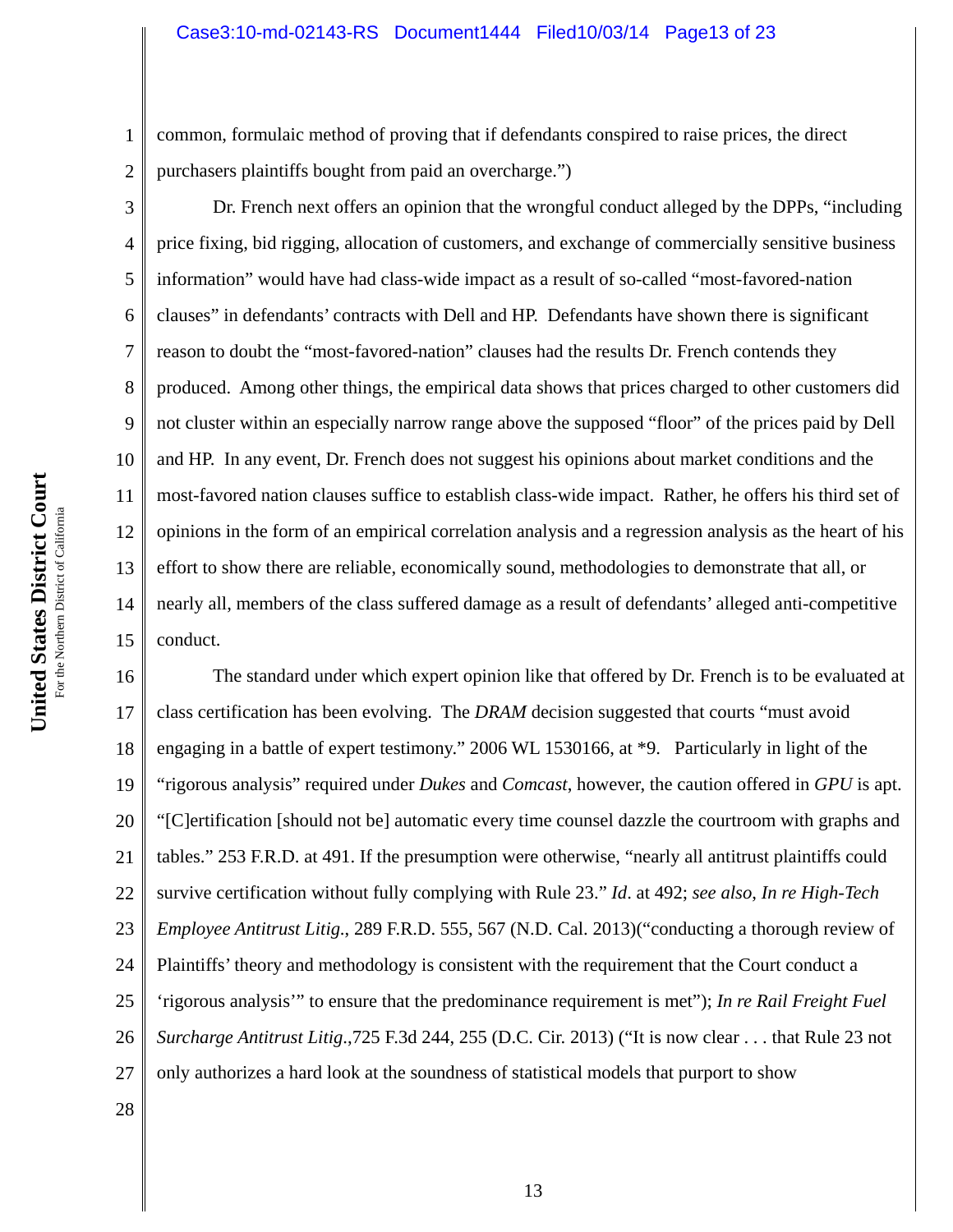1 2 predominance—the rule commands it."). Put another way, the inquiry must be to determine if the proffered expert testimony has the requisite integrity to demonstrate class-wide impact.

3

4

5

6

7

8

9

*GPU* notes that "antitrust plaintiffs have in recent years trended toward presenting an econometric formula or other statistical analysis to show class-wide impact" and that such analysis has often been accepted at the certification stage. 253 F.R.D. at 491. *GPU* concluded that "such methods, where plausibly reliable, should be allowed as a means of common proof. To rule otherwise would allow antitrust violators a free pass in many industries." *Id.* Accordingly, it is clear that statistical and economic methodologies, including correlation analyses and regression analyses, *may* be employed to establish class-wide impact.

10 11 12 13 14 15 16 In this instance, however, the DPPs have not made a persuasive showing that Dr. French's analyses are sufficient to carry their burden on this motion. First, Dr. French's correlation analysis is offered to show that supra-competitive prices paid by Dell and HP as a result of bid-rigging *affected* prices paid by other purchasers. There appears to be little dispute, however, that strong correlations would arise from the long term price declines and the competitive market forces in any event. Indeed, Dr. French testified, "[w]ith or without a conspiracy I would expect to see high correlation of prices across customers in this industry." <sup>6</sup>

17 18 19 20 21 22 23 24 Second, Dr. French's regression analysis is, by his own characterization, designed to determine "how much lower prices would have been but for the alleged conspiracy." To that end, Dr. French applies a model in which the alleged conspiratorial overcharge is assumed to be the same for all purchasers across all models of ODDs and throughout the entire class period. Whatever utility such an approach might have in calculating a damages total, it cannot serve to establish that all (or nearly all) members of the class suffered damage as a result of defendants' alleged anti-competitive conduct. The regression analysis offered by Dr. French assumes the very proposition that the DPPs are now offering it, in part, to show.

25

26  $\overline{a}$ 6 It is of some note that Dr. French's analysis also omits a step of "cointegration," which the expert offered by the IPPs, Dr. Kenneth Flamm, asserts is necessary to derive valid correlation data. Because neither expert adequately demonstrates that the correlations have significance in light of the

27 28 long term price decline, it is unnecessary to determine if the differences in their approaches undermine the reliability of either opinion.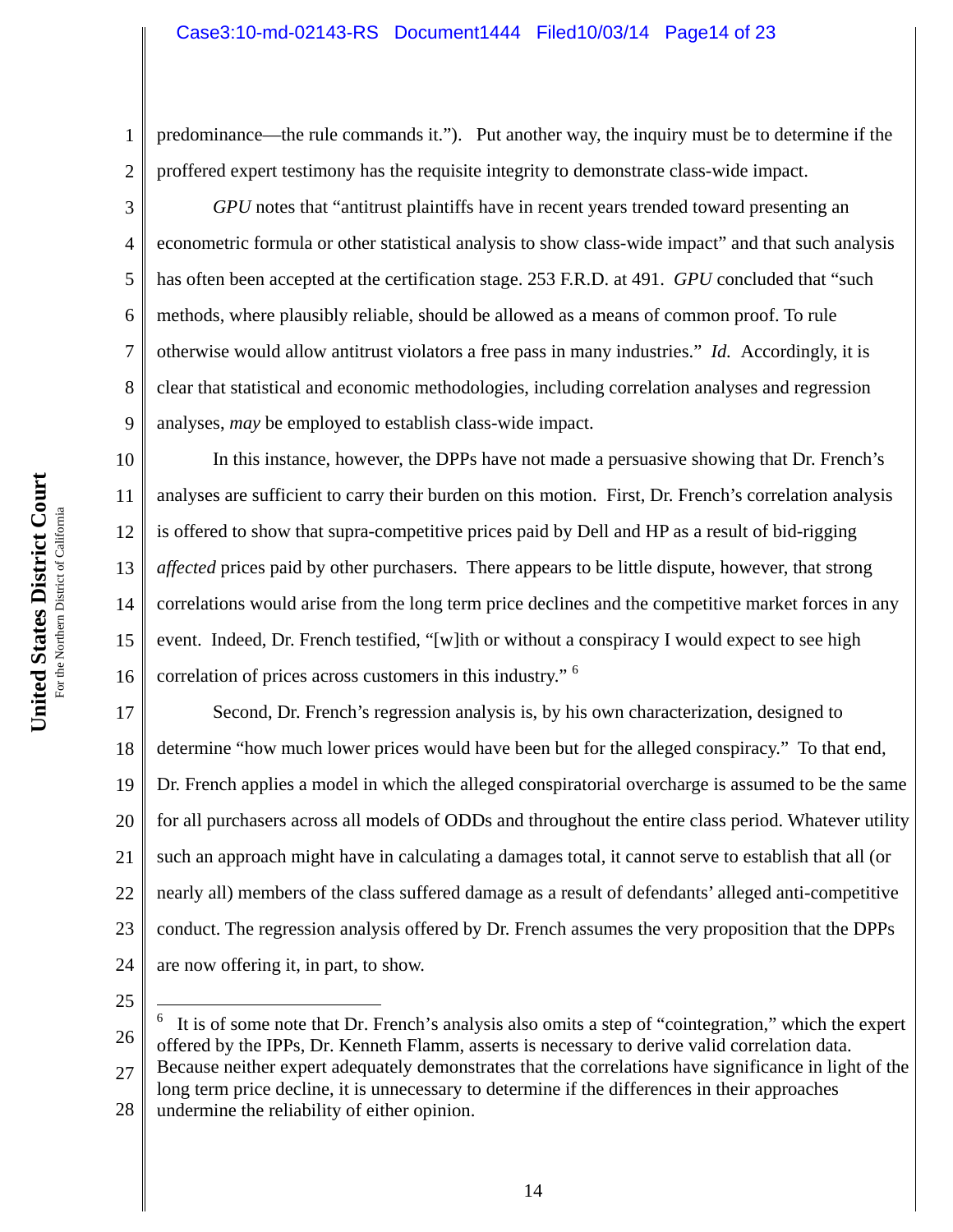Indeed, Dr. French asserts that each class member may calculate his or her damages merely by "applying the overcharge percentage estimated on a class-wide basis to [his or her] individual purchases." While Dr. French calculates that the overcharge was about 11.48 percent in the aggregate, nothing in the regression methodology attempts to show that all or nearly all purchasers were overcharged in that amount, or in any amount at all.

6 7 8 9 10 13 14 15 Defendants attack numerous other aspects of Dr. French's methodology and calculations. Most or all of those challenges fall into the category of issues that could be raised on crossexamination at trial, and that would go to the weight a trier of fact might assign to the opinions. Defendants also offer analysis by their own expert, Dr. Januz Ordorver, purporting to show that if Dr. French's regression model is modified to allow estimates of overcharges to be made for different customers, ODD types, and time periods, it establishes a *lack* of class-wide impact, and proves that many direct purchasers incurred no statistically significant overcharge. Whether Dr. Ordover's modification to the models are analytically sound need not be decided at this juncture. Regardless of what those modifications do or do not show, Dr. French's unmodified model makes no attempt to establish, but instead simply assumes, class-wide impact.

### iii. *Damages*

18 19 20 21 22 23 In light of the DPPs' failure to show that they have a viable method for establishing antitrust injury on a class-wide basis, not surprisingly it follows that they have failed to meet their burden to show damages. Two points nevertheless bear further mention. First, assuming the DPPs were able to establish a class-wide impact, and to prove that all or virtually all purchasers paid an overcharge of approximately 11.48 percent, then the proposed method of calculating damages might very well be adequate, at least as to purchasers of standalone ODDs.

Calculations need not be exact, see *Story Parchment Co. v. Paterson Parchment Paper Co*., 282 U.S. 555, 563, 51 S.Ct. 248, (1931), but at the class-certification stage (as at trial), any model supporting a "plaintiff's damages case must be consistent with its liability case, particularly with respect to the alleged anticompetitive effect of the violation."

28 *Comcast*, 133 S. Ct. at 1433.

1

2

3

4

5

11

12

16

17

24

25

26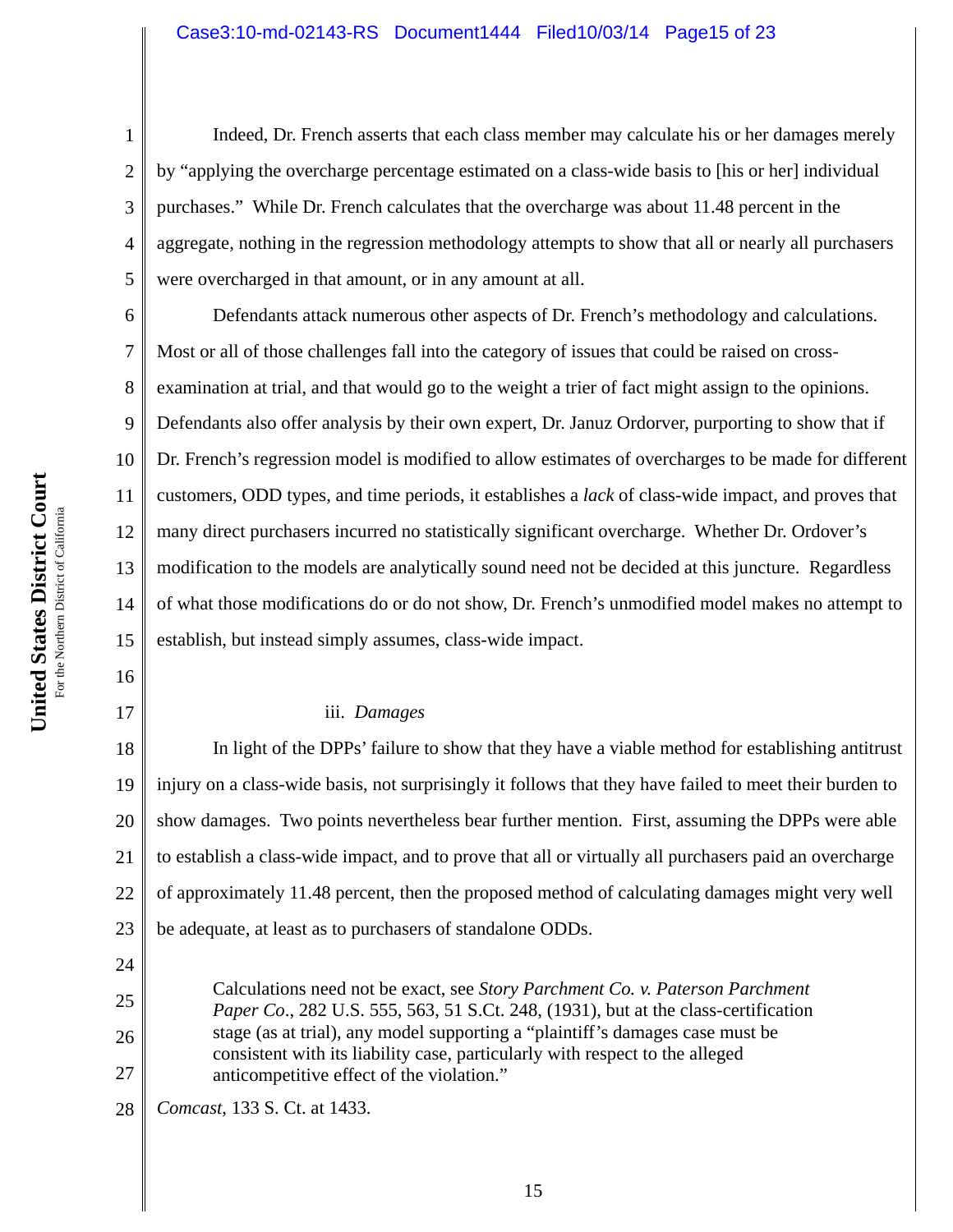The DPPs' proposal to multiply the overcharge percentage by each class member's purchases is consistent with their apparent theory that each plaintiff should be deemed to have incurred an overcharge in that approximate percentage. The need to calculate damages individually pursuant to such a formula does not preclude class certification. *See In re High-Tech Employee Antitrust Litig*., 289 F.R.D. 555, 582 (N.D. Cal. 2013).

6 7 8 9 10 11 12 13 14 15 Second, however, the method the DPPs propose for calculating damages as to ODDs installed in computers appears badly flawed, even assuming they could show all or virtually all purchasers incurred an overcharge of 11.48 percent or some other specific percentage.<sup>7</sup> Because the DPPs would utilize a fixed average figure for the percentage of the system cost represented by an ODD, a purchaser of an expensive computer would be deemed to have suffered far more damage than a purchaser of a bargain computer, even where the ODDs installed in each were identical.<sup>8</sup> While this issue likely could be addressed in some way and might not preclude class certification standing alone, it serves to highlight the challenges presented by the DPPs' desire to bring what remains a very broad conspiracy claim, involving disparate products and class members who may not all be identically-situated.

16 17 18 19 In summary, while the DPPs likely have made a sufficient showing that common issues predominate and at least theoretically could be subject to common proof as to the existence of an antitrust conspiracy and damages, their present approach of attempting to show a class-wide impact is problematic, and precludes granting certification. Whether the conspiracy is seen as an

20

 $\overline{a}$ 

1

2

3

4

5

25

26 27 28 8 Plaintiffs propose deeming ODDs to constitute 3.5% of the sales price of computers. Thus, for example, the damages in the case of a computer selling for \$1000 would be \$4.02 (\$1000 x 3.5% x 11.48%) whereas the damages for a \$2500 computer would be \$10.05 (\$2500 x 3.5% x 11.48%), even if the ODDs in the two computers were identical, and were sold at the same time.

**Court** For the Northern District of California For the Northern District of Californi **States District United** 

<sup>21</sup> 22 23 24 7 The DPPs have shown, however, that they need not prove as a factual matter that the entire amount of any overcharge was passed on by defendants with respect to ODDs preinstalled in computers they sold. *See Royal Printing Co. v. Kimberly Clark Corp.*, 621 F.2d 323, 327 (9th Cir. 1980); *In r Cathode Ray Tube (CRT) Antitrust Litig*., 911 F. Supp. 2d 857, 871 (N.D. Cal. 2012) ("*Royal Printing* explicitly addressed the issue of apportioning damages and held that, in cases proceeding under the ownership and control exception, no apportionment is needed; plaintiffs are permitted to sue 'for the entire overcharge.'" ).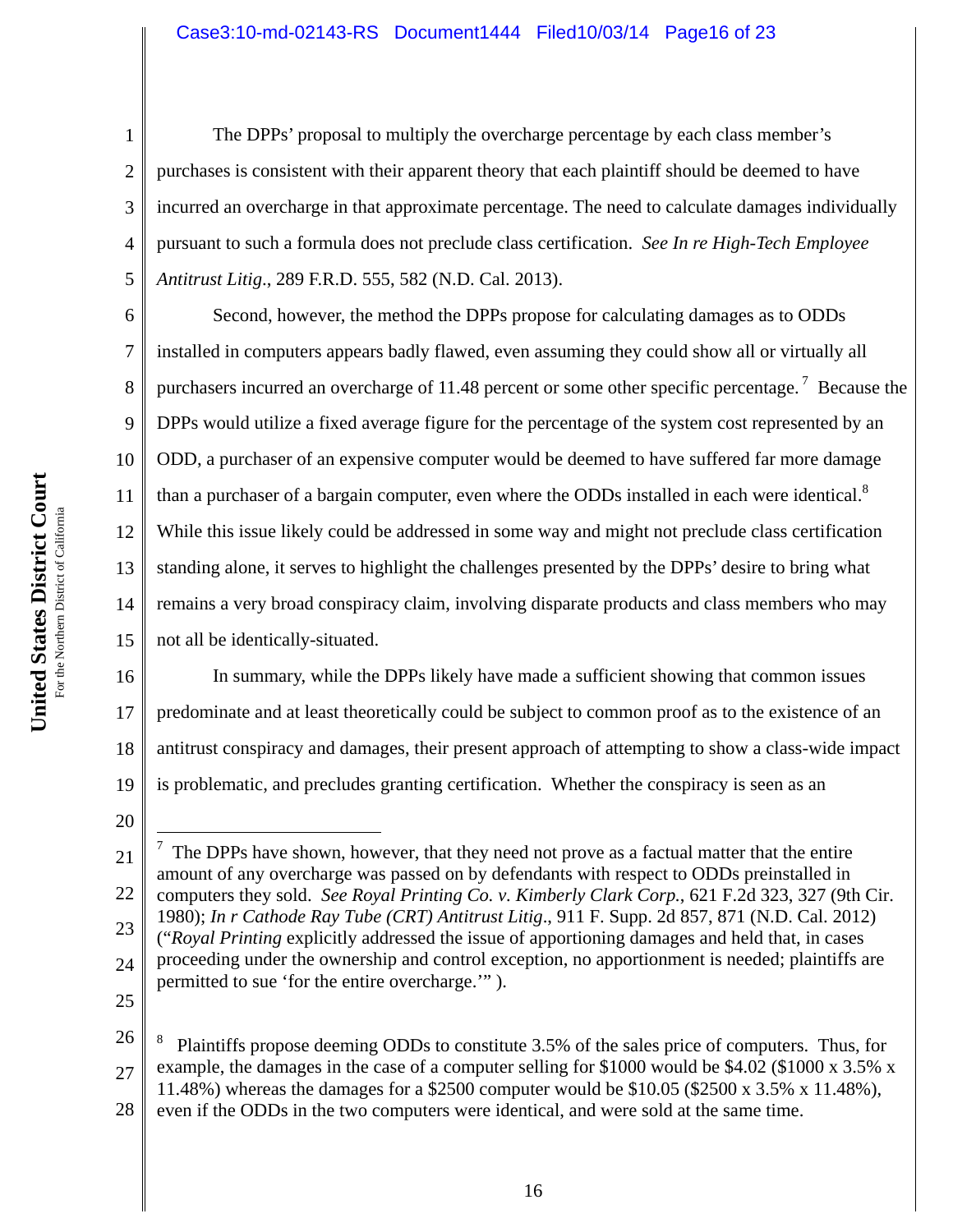1 2 3 4 overarching one carried out through many wrongful acts, or one centered on the bid-rigging, with alleged industry-wide consequences, the DPPs simply have not shown they possess a viable methodology for proving with generalized evidence, that all, or nearly all members of the class suffered damage as a result of defendants' alleged anti-competitive conduct.

#### b. Superiority

14 Rule 23(b)(3) also requires that a class action be superior to other methods of adjudication. Some authority suggests that the superiority requirement is satisfied almost *a fortiori* if common questions are found to predominate in an antitrust action. *See In re TFT-LCD (Flat Panel) Antitrust Litig*., 267 F.R.D. 583, 608 (N.D. Cal. 2010). In this instance, however, even if the DPPs had met their burden to show a viable methodology for proving class-wide impact, substantial questions would remain as to whether a class action would be the superior method of proceeding. Defendants argue that the real parties in interest are a "handful" of OEMs who can bring their own actions, as Dell has already done.

15 16 17 18 19 20 21 22 23 The issue, of course, overlaps and is intertwined with the typicality issues discussed above. If the class were composed solely of individuals and small entities that purchased ODDs at retail list prices, then the usual presumption of the superiority of a class action for such claims likely would apply. *See In re Static Random Access (SRAM) Antitrust Litig*., 2008 WL 4447592 (N.D. Cal. 2008) ("In antitrust cases such as this, the damages of individual direct purchasers are likely to be too small to justify litigation, but a class action would offer those with small claims the opportunity for meaningful redress.") Even if the DPPs had satisfied the other requirements for class certification, however, the superiority requirement of Rule 23(b)(3) would stand as an additional barrier to certification of the class as presently proposed.

For the Northern District of California For the Northern District of Californi **States District United** 

**Court**

5

6

7

8

9

10

11

12

13

24

25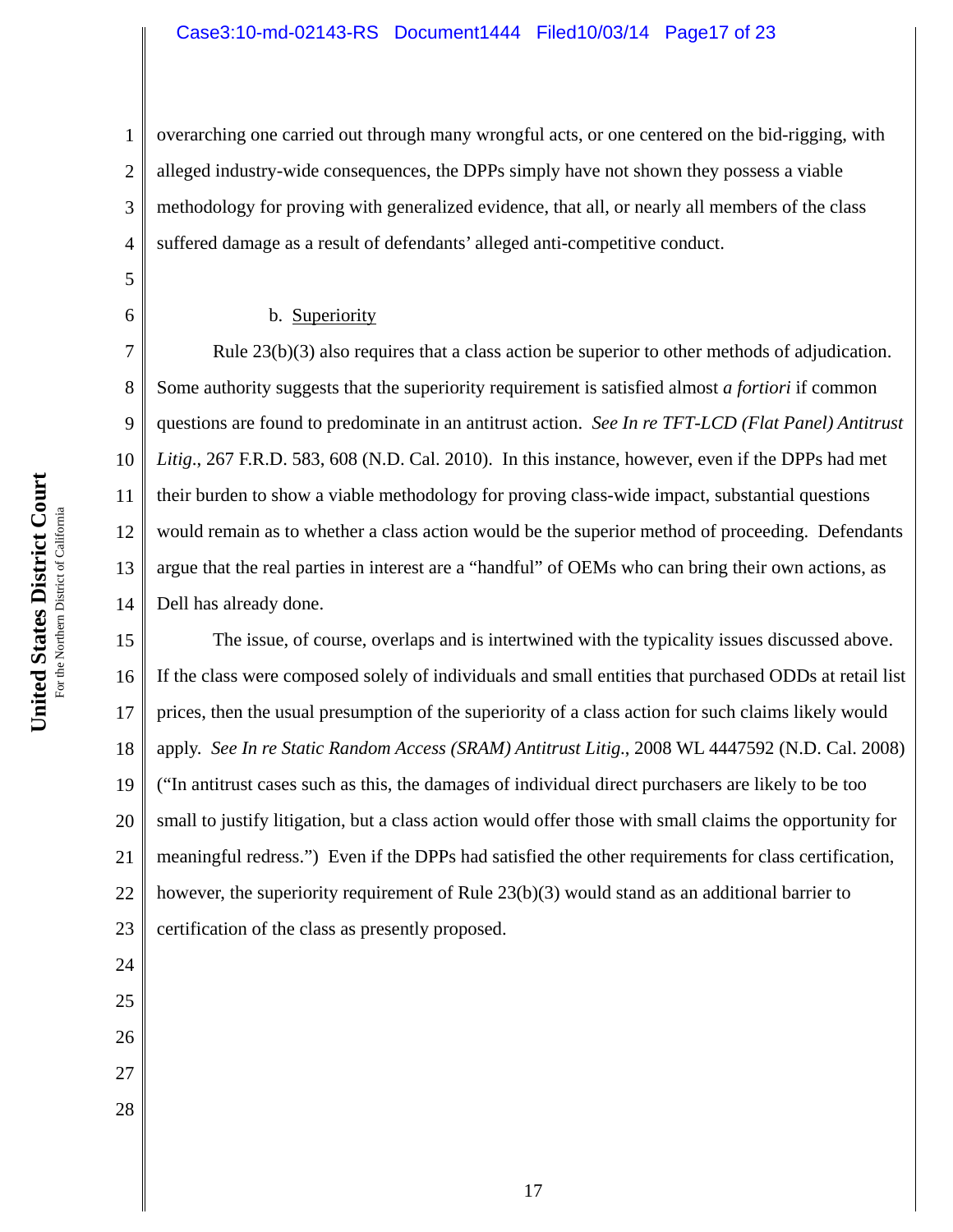## B. The Indirect Purchasers

The IPPs seek certification of a class of:

All persons and entities residing in the United States who indirectly purchased a new ODD Product during the Class Period for their own use and not for resale that contained an ODD manufactured by one or more Defendants or their conspirators.

6 7 8 9 10 The IPPs propose a slightly shorter class period than do the DPPs, extending through June of 2009 rather than the remainder of that year. Optimally, the IPPs seek a nationwide class under California's Cartwright Act. Alternatively, they seek 24 separate state subclasses under that act, or under the antitrust and/or consumer protection statutes of those states, depending on how the relevant choice of law issues are ultimately resolved.

## 1. Rule 23(a)

13 14 15 16 17 18 The analysis of the IPPs' ability to satisfy the requirements of Rule 23(a) largely parallels that set out above as to the DPPs. There is no question that numerosity (including ascertainability) is present. As to commonality, while there again is an ultimately dispositive issue under Rule 23(b)(3) as to whether common questions predominate and can be answered through common proof, the number and significance of such questions will be presumed sufficient for purposes of subdivision (a).

19 20 21 22 23 24 25 The named indirect purchaser plaintiffs are in a stronger position than their direct purchaser counterparts as to the requirements that their claims be typical of those of the class and that they can serve as adequate representatives. While as noted, the named direct purchasers might be appropriate representatives were the class narrowed, there is no similar divide among indirect purchasers between large customers paying negotiated prices and individuals or small entities buying at retail. All members of the putative indirect class are end-purchaser consumers. Accordingly, the IPPs have adequately shown that the requirements of Rule 23(a) are satisfied.

- 26
- 27
- 28

1

2

3

4

5

11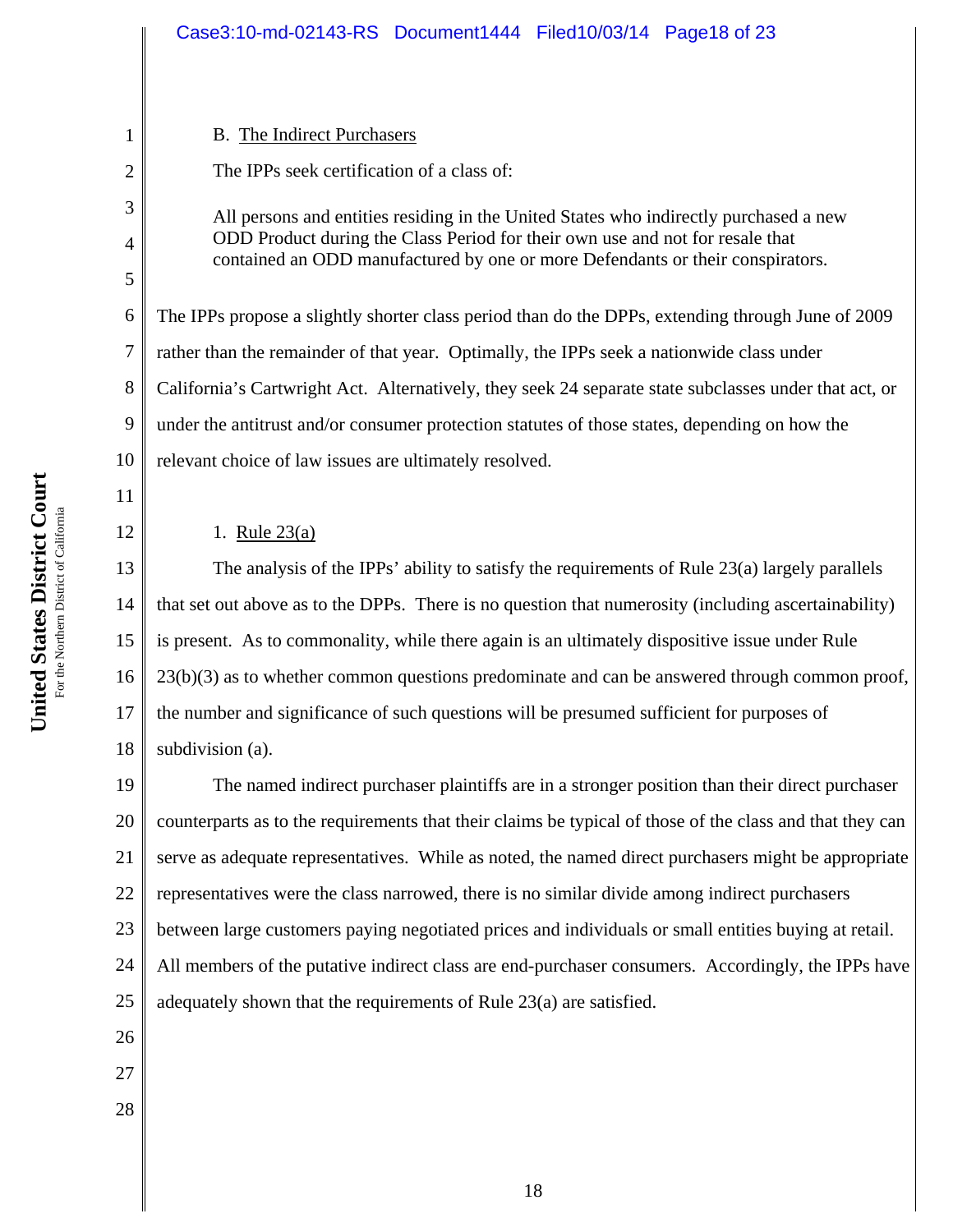## 2. Rule 23(b)

1

2 3 4 5 6 7 8 9 10 11 Again, the IPPs' challenges in satisfying Rule 23(b) have much in common with those of the DPPs. Were the only question whether they can establish the *existence* of a conspiracy through common proof, the fact that the focus would be on the conduct of defendants likely would suffice. *See In re Bulk [Extruded] Graphite Prod. Antitrust Litig*., 2006 WL 891362 at \*9 (whether a conspiracy exists is a common question that predominates over other issues in the case and "has the effect of satisfying the first prerequisite of FRCP 23(b)(3)"). As in the case of the DPPs, there is some tension between the IPPs' allegations and arguments of an overarching, multifaceted, conspiracy, and the approach of their expert in attempting to show class-wide impact from a more narrow set of alleged wrongs. Once more, however, that tension would not preclude certification were the existence of the conspiracy the only issue that needed to be proved on a class-wide basis.

12 13 14 15 16 17 The central issue for the IPPs, and where their showing falls short, is also whether antitrust *injury* (or "impact") and resulting damages can be shown on a class-wide basis, under a methodology of common proof. The IPPs offer the expert analyses of Dr. Kenneth Flamm, which is similar, but not identical to that of the DPPs' expert Dr. French. Dr. Flamm is a professor at the University of Texas who specializes in applied economics. His credentials and expertise to offer expert opinion in this matter are not challenged.

18 19 20 21 22 23 24 Like Dr. French, Dr. Flamm relies both on market characteristics and econometric modeling to support his opinions that there was class-wide $\degree$  impact and damages, subject to common proof. Again, showing the existence of industry characteristics that are conducive to class-wide impact may fulfill a requisite first step, but it does not establish such impact. *See GPU*, 253 F.R.D. at 502. Dr. Flamm's correlation analysis is, as alluded to above, somewhat more complex than that conducted by Dr. French. Rather than using simple averages of ODD prices, Dr. Flamm creates socalled hedonic indexes and Fisher indexes, by which he attempts to account for product differences

25

 $\overline{a}$ 

<sup>26</sup> 27 28 9 In this instance, "class-wide" refers first to the *direct* purchasers from whom the indirect class members purchases ultimately descend. Absent a showing that all or nearly all the original purchasers of the ODDs at issue paid supra-competitive prices, indirect purchasers would have no claim.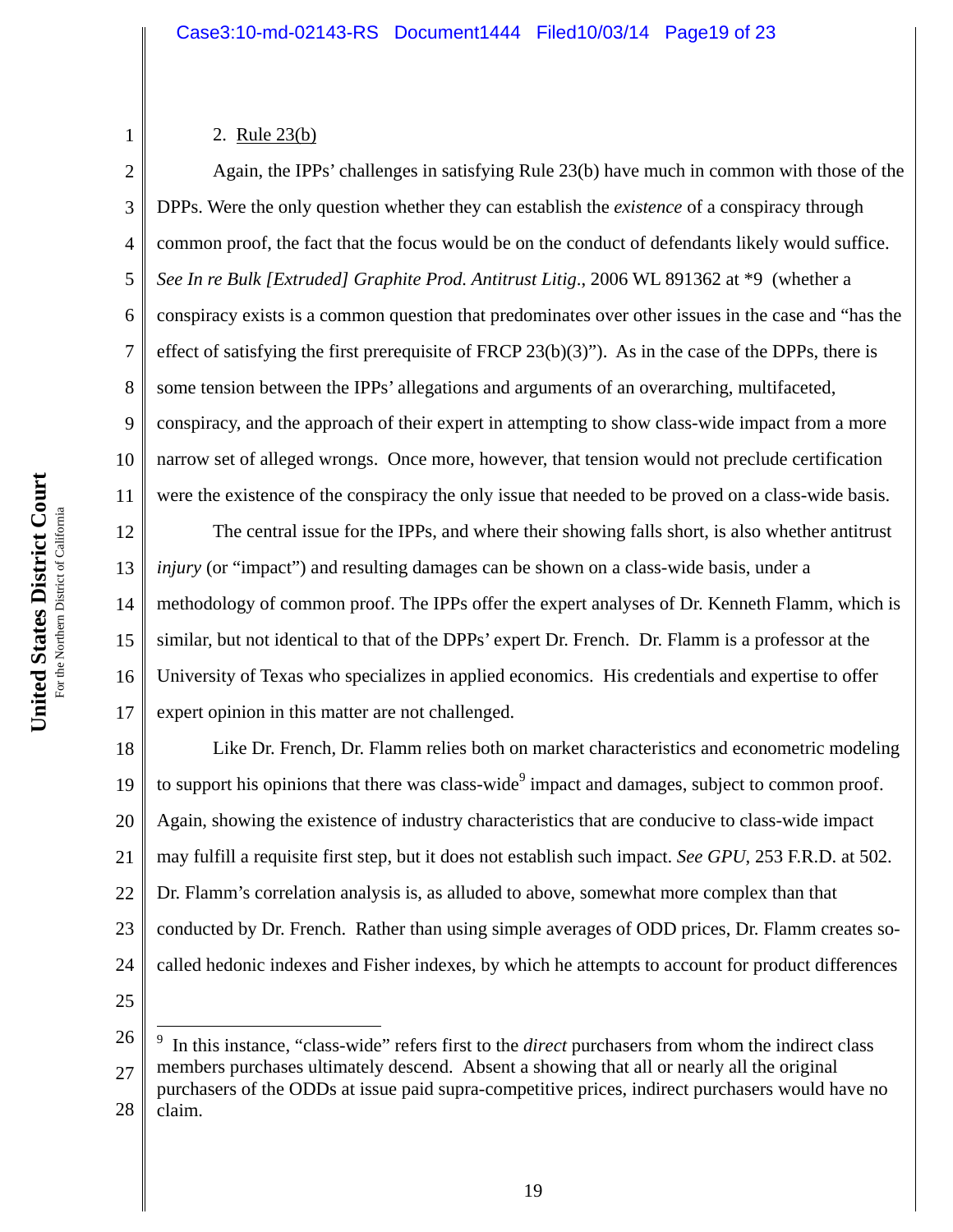and other factors that are unrelated to the potential correlations he is seeking to uncover. Dr. Flamm also performs a "cointegration analysis," designed to eliminate any "spurious correlation"—a term of art referring to variables that may track together, but without a causal relation between them.

Despite the additional complexity in Dr. Flamm's approach, his results ultimately track the opinion of Dr. French—that there was a relatively high correlation between prices across customers and across different types of ODDs. As in the case of the DPPs, however, the IPPs have not made a sufficient showing that such a correlation can serve as common proof of class-wide impact, particularly in light of defendants' evidence that such correlations would exist in any event in the steadily declining prices that befell the ODD industry during the relevant period.

10 11 12 13 14 15 16 17 18 Dr. Flamm's regression analysis similarly is more complex than that performed by Dr. French, in that he utilizes more than one estimated overcharge coefficient. Dr. Flamm's overcharge coefficients, however, reflect aggregate estimates for all purchasers purchasing ODDs of particular types in given years. As such, class-wide impact is still being *assumed* by the models, rather than demonstrated by the results. Flamm also purports to test the validity of his models by looking to specific examples in the data. As defendants point out, though, the selectivity of the pricing data examined in the analysis substantially limits the conclusions that can be drawn. Identifying some instances where the empirical data appears to match the model does not transform the analysis from one that assumes class-wide impact into one that proves it.

19 20 21 22 23 24 Defendants have again offered numerous other criticisms of Flamm's analysis, and present their own adapted version of his methodology which they contend affirmatively establishes the absence of a class-wide impact. Here, too, the soundness of defendants' alternative analysis need not be conclusively determined. Whether or not defendants' analysis proves many class-members were not injured, the threshold point is that the IPPs have not met their burden to show they have a methodology capable of establishing impact and damages on a class-wide basis.

25 26 27 28 Moreover, as the IPPs recognize, their burden is two-fold. Not only must they show that all or nearly all of the original *direct* purchasers of ODDs bought at inflated prices, they must also show those overcharges were passed through all stages of the distribution chain. *See GPU*, 253 F.R.D. at 499. ("[I]ndirect-purchaser plaintiffs must demonstrate that defendants overcharged their direct

1

2

3

4

5

6

7

8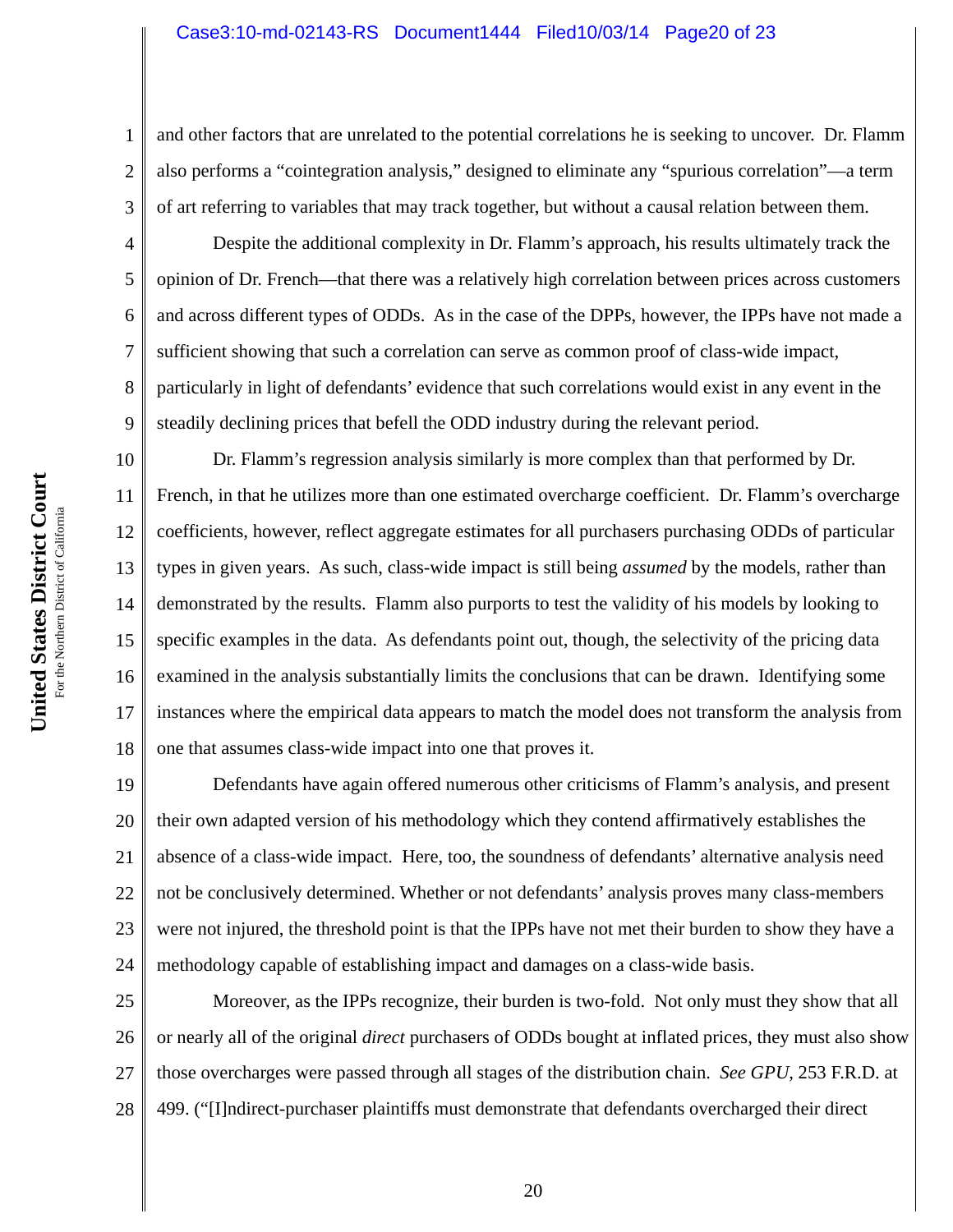1 2 3 4 5 purchasers . . . and that those direct purchasers passed on the overcharges to plaintiffs. In so doing, they must find a way to account for the decision-making of a variety of resellers and manufacturers."). Because the IPPs have failed to show a viable method for establishing impact to all or nearly all of the underlying direct purchasers, the class cannot be certified regardless of their showing on pass-through.

6 7 8 9 10 11 12 13 14 15 16 17 18 19 20 21 In the circumstances of this case, however, the indirect purchasers would face a significant hurdle in showing pass through on a class-wide basis. As in *GPU*, it would appear "that the only way to fully assess pass-through in this action would be to conduct a wholesaler-by-wholesaler and re-seller-by-re-seller investigation, which would essentially result in 'thousands of mini-trials, rendering this case unmanageable and unsuitable for class action treatment.'" 253 F.R.D. at 505 (quoting *McCarter v. Abbott Labs., Inc*., 1993 WL 13011463, at \*5 (Ala.Cir.Ct. 1993)). Among other things, the IPPs have not presented a persuasive explanation as to why it would be reasonable to assume a uniform pass through rate given that ODDs typically make up a relatively small portion of the cost of the products into which they are incorporated, and given the existence of price points—i.e., the common practice in the industry of selling products costing in the hundreds of dollars at prices just under the next \$100 mark. Thus, for example, if the overcharge paid by the direct purchaser on an ODD installed in a computer was only four dollars, it seems implausible that the retailer would then raise the price of a computer that otherwise would sell for \$999 to \$1003. Accordingly, even if the indirect purchasers could show that all or nearly all of the underlying direct purchases were made at prices artificially inflated by the alleged conspiracy, certification of an indirect purchaser class would not follow.<sup>10</sup>

<sup>22</sup> 23 24 25 26 27  $10\,$ In light of the conclusions herein, there is no need to reach the choice of law issues that would determine whether indirect purchasers could pursue a nationwide class or otherwise apply California law outside the state. Likewise, there is no need to decide whether the Foreign Trade Antitrust Improvements Act, 15 U.S.C. § 6a ("FTAIA") issue raised by defendants would preclude certification or could be decided on a class-wide basis, although there is reason to conclude it would not. *See In re TFT-LCD (Flat Panel) Antitrust Litig.,* 267 F.R.D. 583, 599 (N.D. Cal. 2010) ("The Court concludes that the FTAIA defense can be resolved on a class basis, and thus the possibility of this defense does not provide a basis for denying certification. Courts have emphasized that the FTAIA analysis focuses on the defendants' conduct.").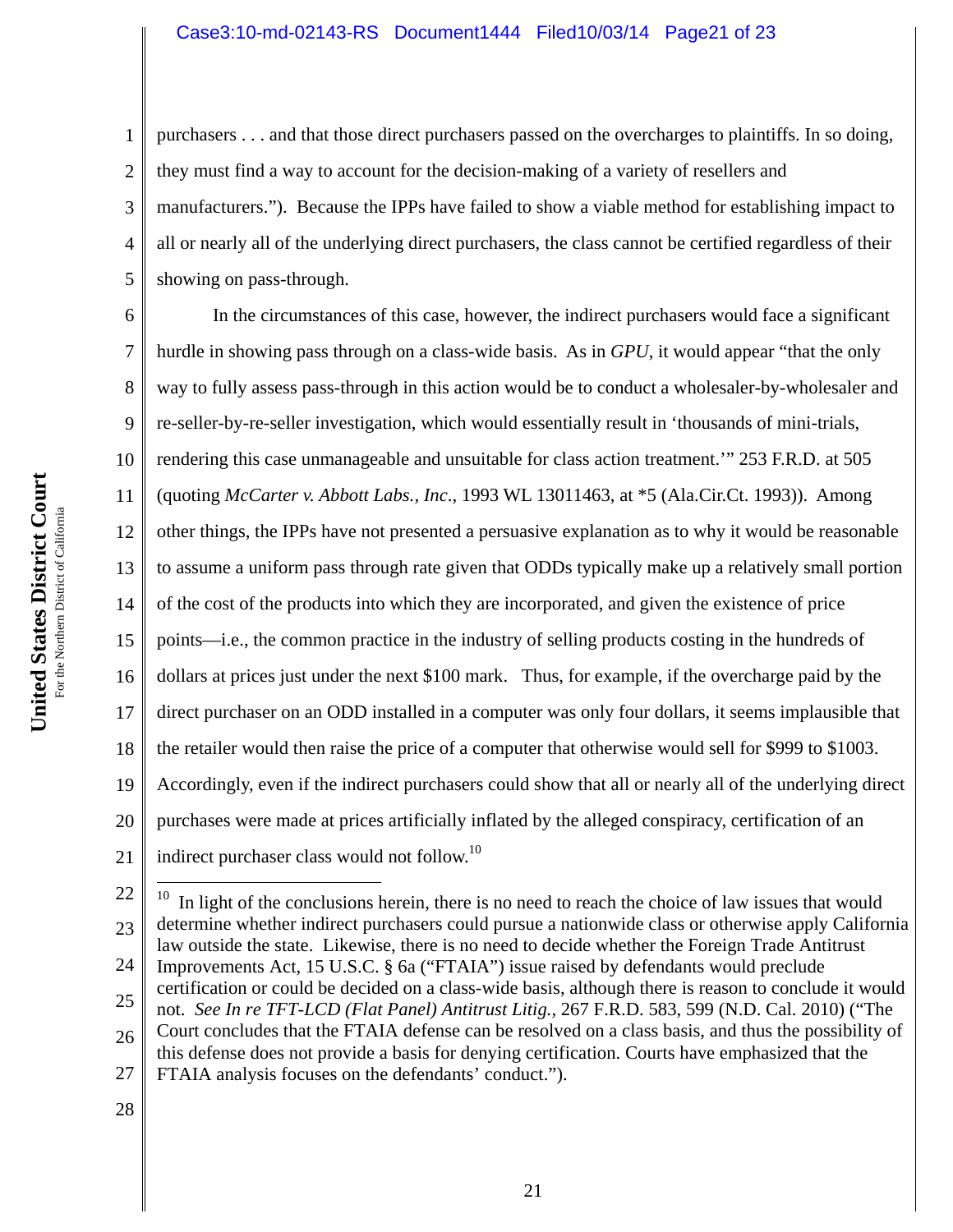## C. The motions to strike

2 3 4 5 6 7 8 9 10 11 12 13 14 15 16 As reflected in the preceding discussion, plaintiffs have not made a sufficient showing that the expert reports of Drs. French and Flamm provide an adequate basis for concluding that antitrust injury may be adjudicated on a class-wide basis. It does not follow, however, that either of those declarations should be stricken. When considering expert testimony offered pursuant to Rule 702, the trial court acts as a "gatekeeper" by "making a preliminary determination of whether the expert's testimony is reliable." *Elsayed Mukhtar v. Cal. State Univ., Hayward*, 299 F.3d 1053, 1063 (9th Cir.2002); see *Kumho Tire Co. v. Carmichael*, 526 U.S. 137, 150, (1999); *Daubert v. Merrell Dow Pharms., Inc.*, 509 U.S. 579, (1993). Expert testimony is admissible if: (1) "the expert's scientific, technical, or other specialized knowledge will help the trier of fact to understand the evidence or to determine a fact in issue;" (2) "the testimony is based on sufficient facts or data;" (3) "the testimony is the product of reliable principles and methods;" and (4) "the expert has reliably applied the principles and methods to the facts of the case." Fed.R.Evid. 702. "Shaky but admissible evidence is to be attacked by cross examination, contrary evidence, and attention to the burden of proof, not exclusion." *Primiano v. Cook*, 598 F.3d 558, 564 (9th Cir.2010) (citing *Daubert*, 509 U.S. at 594, 596, 113 S.Ct. 2786).

17 18 19 Here, finding that plaintiffs fail to show the expert reports answer the critical questions is not equivalent to concluding the opinions are without reliable methods and principles, or are otherwise inadmissible. Accordingly, the motions to strike are denied. $11$ 

26 27 28  $11$  The sealing motions submitted in connection with class certification reflect that the parties have appropriately made the minimal redactions necessary to protect qualifying confidential information. The parties are requested to submit jointly a single proposed order specifying the materials that will remain sealed and identifying by docket number all of the sealing motions to which it pertains.

20

21

22

23

24

 $\overline{a}$ 

25